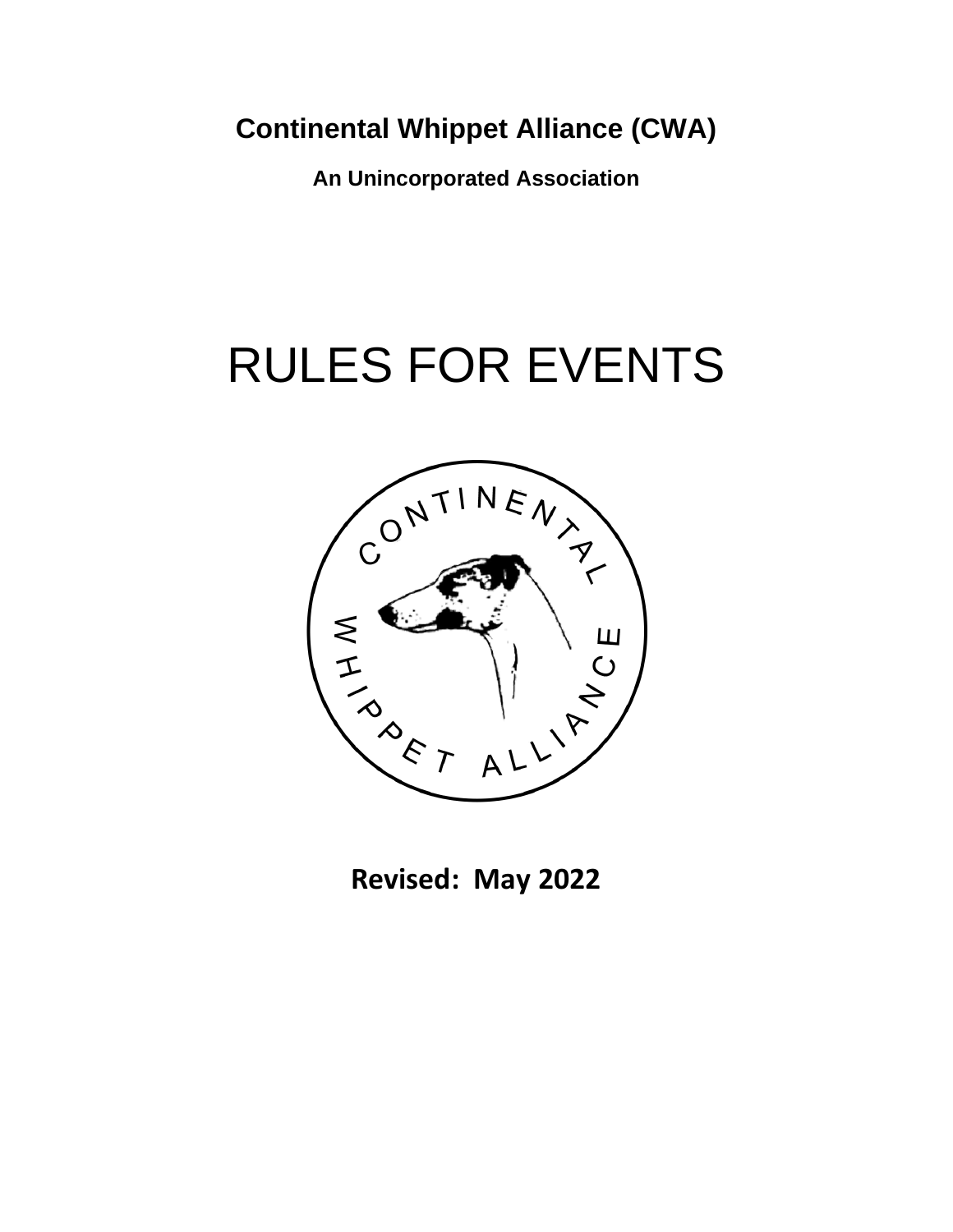| <b>Contents</b>     |  |
|---------------------|--|
| <b>CHAPTER I.</b>   |  |
| Α.                  |  |
| <b>B.</b>           |  |
|                     |  |
|                     |  |
| Α.                  |  |
| <b>B.</b>           |  |
| $C_{\cdot}$         |  |
| <b>CHAPTER III.</b> |  |
| <b>CHAPTER IV.</b>  |  |
| Α.                  |  |
| В.                  |  |
| C.                  |  |
| D.                  |  |
| Е.                  |  |
| <b>CHAPTER V.</b>   |  |
| А.                  |  |
| <b>B.</b>           |  |
| C.                  |  |
| D.                  |  |
| Е.                  |  |
| F.                  |  |
| G.                  |  |
| Η.                  |  |
| I.                  |  |
|                     |  |
| Α.                  |  |
| <b>B.</b>           |  |
| C.                  |  |
| 1.                  |  |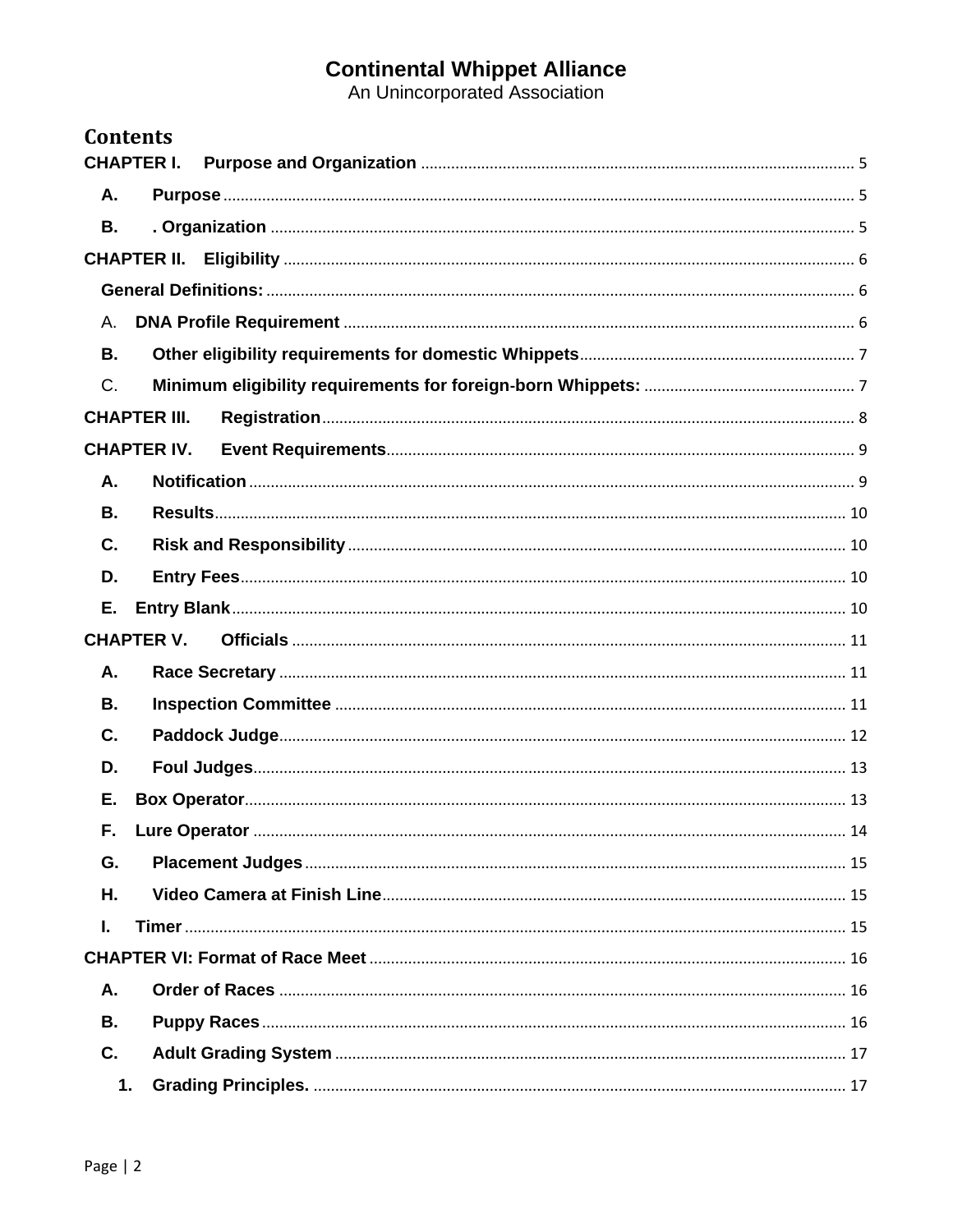| 2.        |                                                                                     |  |
|-----------|-------------------------------------------------------------------------------------|--|
| 3.        |                                                                                     |  |
| D.        |                                                                                     |  |
|           |                                                                                     |  |
| Α.        | Disqualifications included in the AKC Standard for the Breed applying to the CWA    |  |
|           |                                                                                     |  |
| В.        |                                                                                     |  |
|           |                                                                                     |  |
|           | The Race Secretary shall bar any Whippet from racing for the following reasons:  21 |  |
|           |                                                                                     |  |
| А.        |                                                                                     |  |
| <b>B.</b> |                                                                                     |  |
|           |                                                                                     |  |
|           |                                                                                     |  |
|           |                                                                                     |  |
| А.        |                                                                                     |  |
| <b>B.</b> |                                                                                     |  |
|           |                                                                                     |  |
| А.        |                                                                                     |  |
|           |                                                                                     |  |
| Α.        |                                                                                     |  |
| В.        |                                                                                     |  |
| С.        |                                                                                     |  |
| D.        |                                                                                     |  |
| Е.        |                                                                                     |  |
| F.        |                                                                                     |  |
| G.        |                                                                                     |  |
| Η.        |                                                                                     |  |
|           |                                                                                     |  |
| Α.        |                                                                                     |  |
| В.        |                                                                                     |  |
|           |                                                                                     |  |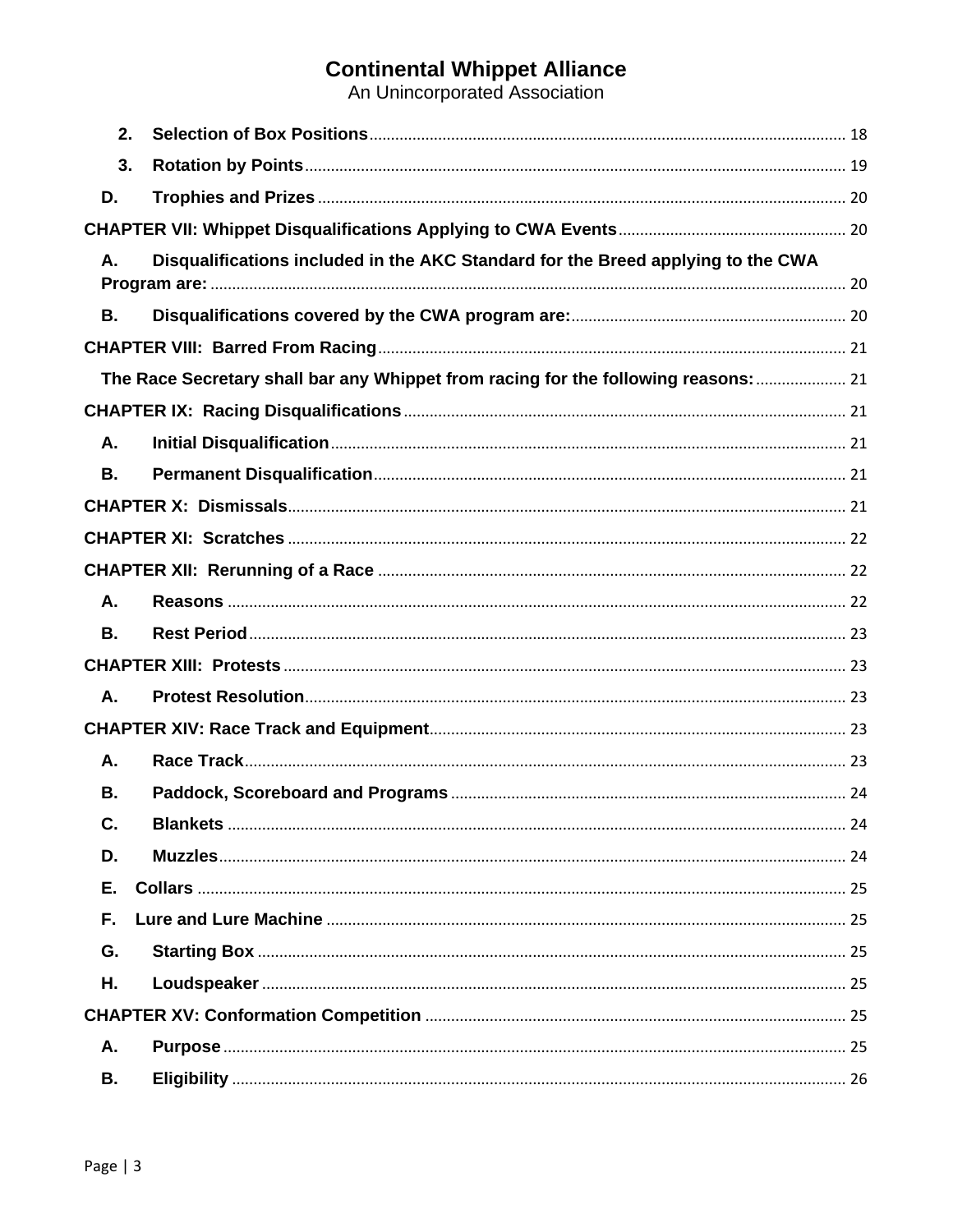| C. |  |
|----|--|
| D. |  |
| Е. |  |
| F. |  |
|    |  |
| А. |  |
| В. |  |
| C. |  |
| D. |  |
| Е. |  |
| F. |  |
| G. |  |
| Η. |  |
| L. |  |
| J. |  |
| Κ. |  |
|    |  |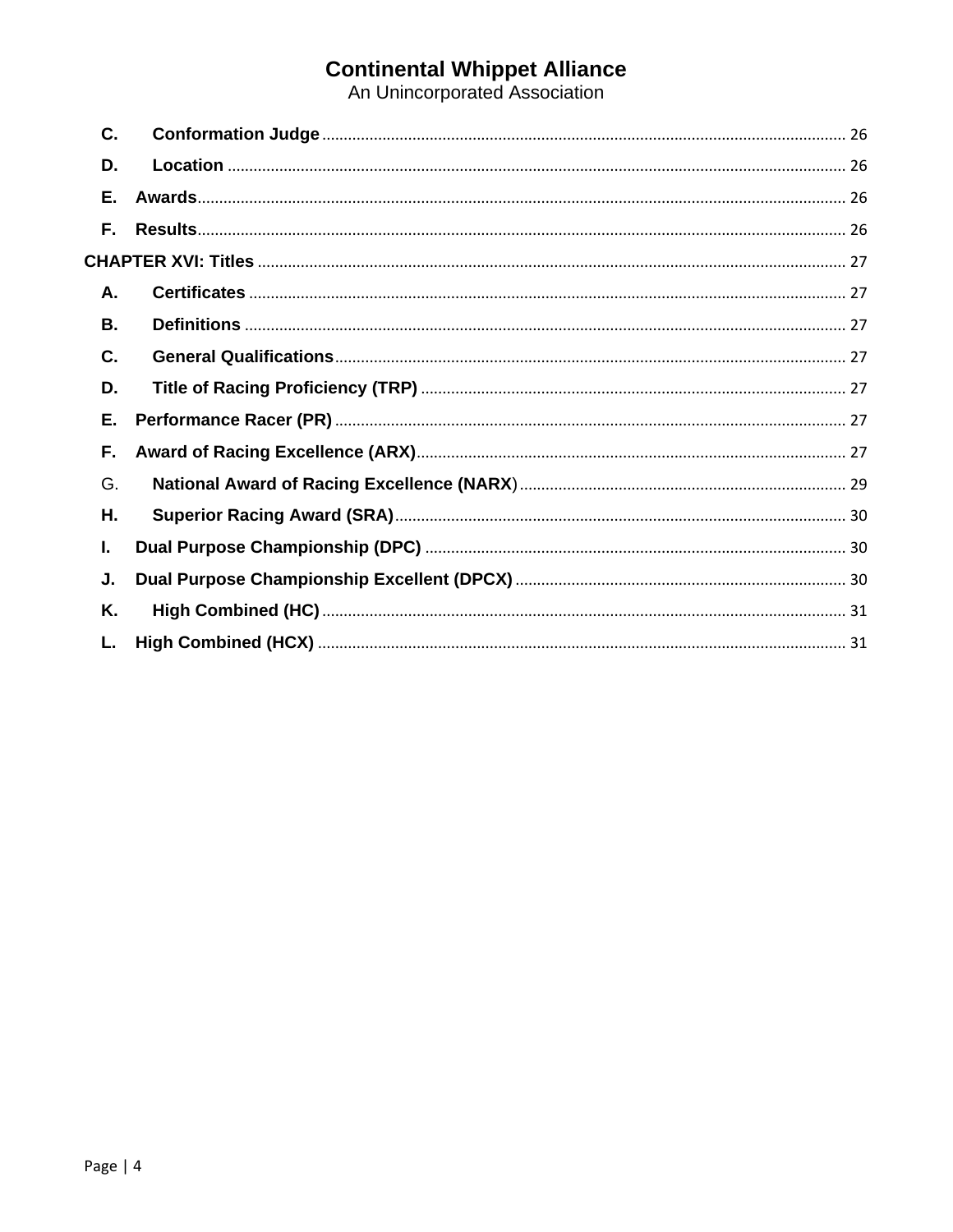An Unincorporated Association

## <span id="page-4-0"></span>**CHAPTER I. Purpose and Organization**

#### <span id="page-4-1"></span>**A. Purpose**

The Continental Whippet Alliance was formed to achieve the following objectives:

- 1. to unite Whippet fanciers with the common goal of promoting, protecting and preserving purebred Whippet racing
- 2. to encourage and promote quality in the breeding and racing of Whippets and to do all that is possible to bring their natural instincts to perfection
- 3. to urge members and breeders to accept the Whippet Standard of the Breed as approved by the American Kennel Club as the only standard of excellence for Whippets
- 4. to do all in its power to protect and advance the interests of the Whippet by encouraging sportsmanlike competition at race meets and conformation competitions and by providing a friendly and enjoyable environment
- 5. to provide a testing ground for Whippets to demonstrate they still have the instinct, desire and physical ability to do the athletic activity they were bred for, helping to maintain the Whippet as a healthy breed

#### <span id="page-4-2"></span>**B. . Organization**

- 1. The CWA Board of Directors, representing each Affiliated Club/Group, elects a President, Vice‐President, Secretary, Treasurer and Registrar. Officers must be Board Members. The positions of Secretary and Treasurer may be held by the same person.
- 2. The President shall preside at meetings and Board meetings and shall have the duties and powers normally appurtenant to the office of President in addition to those particularly specified in the By‐Laws. The President shall be the Chief Executive Officer and oversee the day‐to‐day affairs. The President approves the annual calendar of events.
- 3. The Vice‐President shall have the duties and exercise the powers of the President in the case of absence or incapacity.
- 4. The Secretary shall have charge of the correspondence, notify members of meetings, keep a record of all meetings, maintain a membership roster, prepare, mail, receive, preserve and tally all ballots for election, rule changes, by‐laws revisions, etc.
- 5. The Treasurer will receive all moneys due or belonging to the CWA, deposit same in name of the CWA in bank account, render annual account of all moneys collected, i.e. membership dues, registration fees and per capita fees, and disbursed.
- 6. The Registrar shall register all Whippets participating in the CWA program; issue CWA registration numbers to eligible Whippets, maintain and publish results of each race meet and conformation competition in the CWA Newsletter and issue titles to owners of Whippets that complete requirements as specified in the Rules.
- 7. The Registration Committee will be comprised of the Board of Directors. The Committee will establish basic criteria for admittance into the CWA program and advise the Registrar.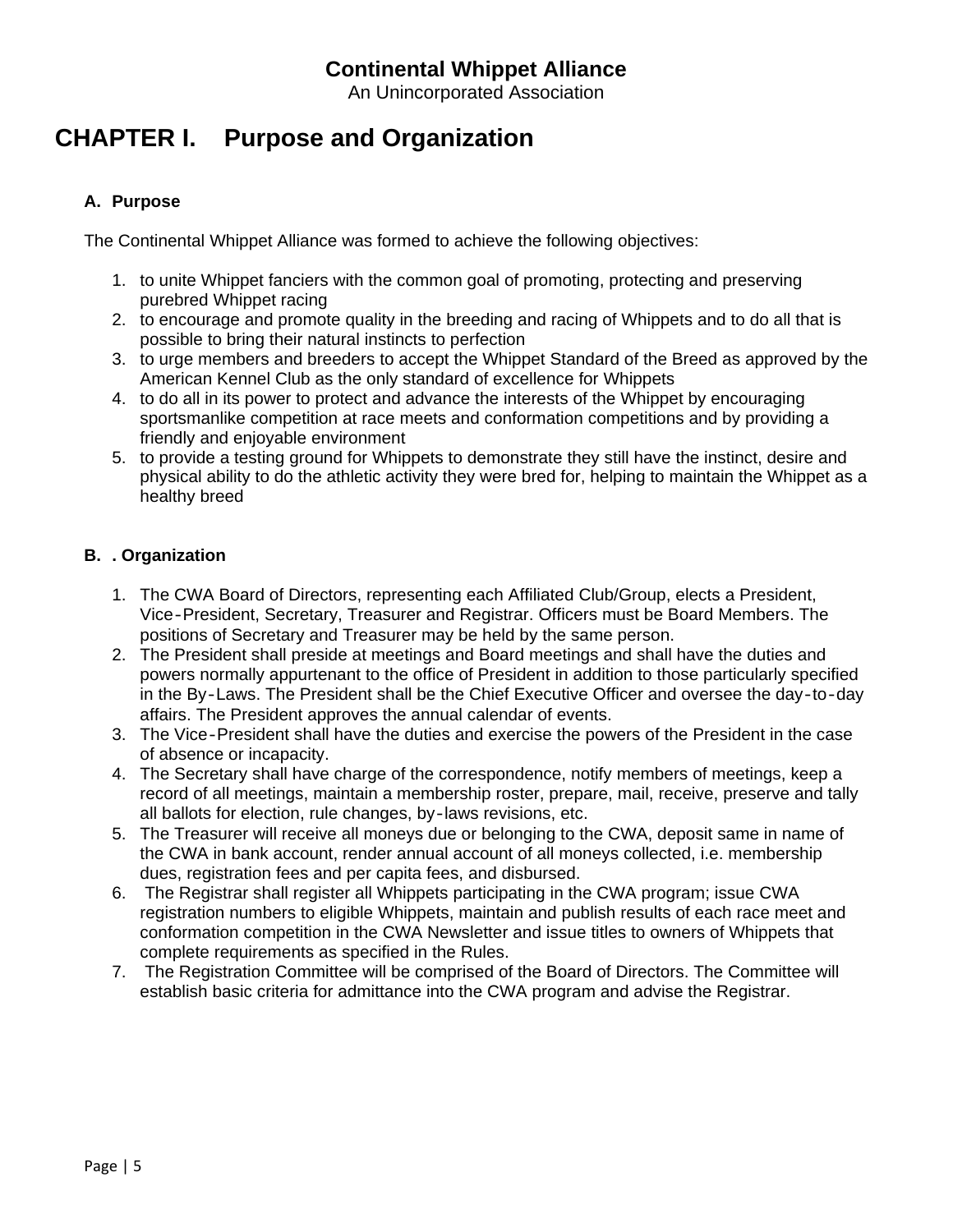An Unincorporated Association

- 8. The Rules Committee shall be comprised of the Board of Directors. Drafts of proposed rule changes must be submitted to the Secretary by October 1. No proposals submitted after October 1 can be voted upon. The Secretary shall post all drafts for discussion by the Board not later than October 5. Discussion shall close October 31 and final versions of all proposals must be submitted by December 1. The Secretary will distribute ballots to each Committee member as soon as possible thereafter, either electronically or via land mail. The deadline for Board members to vote on the proposals is January 1. Amendments to rules and regulations are passed if two-thirds of the submitted ballots are in favor.
- 9. The Protest Committee will be comprised of the President and two impartial members of the Rules Committee as determined by the President.

# <span id="page-5-0"></span>**CHAPTER II. Eligibility**

#### <span id="page-5-1"></span>**General Definitions:**

- 1. For the purposes of this section, "domestic" is defined as any whippet born in the USA or Canada. "Foreign born" is defined as any whippet born outside these two countries.
- 2. For the purposes of this section, the term "open straight racing champions" is defined as "a championship from any organization, in any country where racing is offered, which fails to inspect for all disqualifying faults as defined in the AKC Standard of the Whippet." Domestic organizations which fall under this rule include, but are not necessarily limited to, Whippet Racing Association (WRA), North American Whippet Racing Association (NAWRA), and Canadian American Racing Association (CARA).
- 3. For the purposes of this section, the term "competitive bench championship" is defined as a conformation championship which requires defeating other Whippets in competition to earn the title. The CWA Dual Purpose Champion (earned as defined in the CWA rules) counts as a competitive bench championship in pedigrees.

#### <span id="page-5-2"></span>A. **DNA Profile Requirement**

- 1. Applicants must sign the Agreement to submit to DNA and/or drug testing if requested (at CWA expense). At their discretion, the Board of Directors may direct appropriate DNA and/or drug testing to be performed on any Whippet registered to race, or applying for registration, along with its parents. The President shall direct such testing. In the event the DNA test(s) confirms the pedigree is incorrect, the dog and all offspring shall be permanently banned from participating in CWA events. In the event the owner of said dog refuses to allow testing for any reason, the owner and his or her Whippets shall be permanently banned from participating in CWA events. All descendants of the banned Whippets shall be ineligible to compete or appear in pedigrees for four generations.
- 2. Beginning January 1, 2022, all CWA registration applications must include proof of DNA profiles, as indicated below:
	- a. Any dog with a dog bred by Deborah and/or Maurice Bahm, or of the Debmar prefix, in the first two generations of the pedigree must provide proof of AKC DNA profile on the dog being registered and its parents.
	- b. Any dog born on or after January 1, 2022 with one or more open straight racing champions in a 4‐generation pedigree must provide proof of AKC DNA profile on the dog being registered and its parents.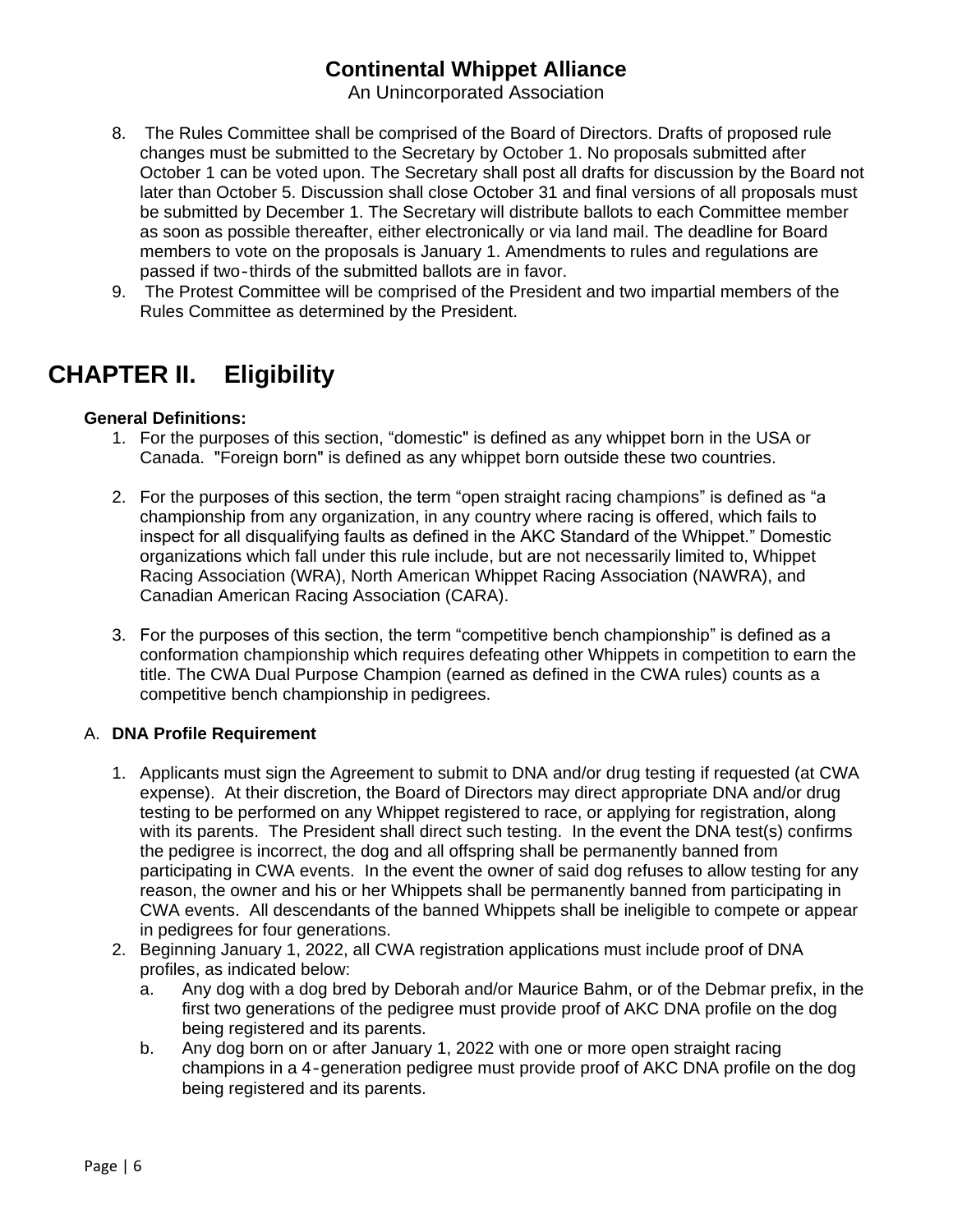An Unincorporated Association

c. Applications for all other dogs born on or after January 1, 2022 must provide a DNA profile on either the dog being registered or its parents.

#### <span id="page-6-0"></span>**B. Other eligibility requirements for domestic Whippets**

- 1. Whippet must be individually registered by the AKC or CKC. ILP/PAL registered dogs are not eligible, nor are similar registrations from any country. Dogs with AKC conditional registration (any AKC registration number starting with the letter "Q") are not eligible, nor is any dog whose four‐generation pedigree contains a dog with a conditional registration. AKC limited registrations are acceptable.
- 2. If there is a foreign‐born ancestor within a domestic‐born Whippetʹs pedigree, the country of birth and original registration number must be provided. However, this information is only required for the ancestor closest to the applicant dog (e.g, for the sire but not the grandsire).
- 3. Must be free of disqualifying faults as defined in the AKC Whippet Standard. Spayed bitches and neutered males are eligible to compete. Adult monorchid males must be neutered. Monorchid puppies may run in puppy racing but are not eligible for the match.
- 4. A four‐generation pedigree must be submitted with the application, and must meet the standards defined below:
	- a. Any dog or owner barred by AKC, CKC or any other National Kennel Club or National Purebred Racing Association is ineligible. The current list of ineligible dogs/owners is indicated on the application.
	- b. For all dogs born after **August 1, 2022**:
		- 1. The pedigree may not contain more than five open straight racing champions (dogs with multiple appearances in a pedigree are only counted one time).
		- 2. The pedigree for every dog must contain at least four individual competitive bench champions (dogs with multiple appearances in a pedigree are only counted one time). At least one of the champions must be within the first three generations on one side of the pedigree.
	- c. For all dogs born after **January 1, 2030**:
		- 1. Open straight racing champions in the pedigree shall be restricted to not more than four individuals. (Dogs with multiple appearances in a pedigree are only counted one time)
		- 2. Bench champions in the pedigree will be increased to five individuals. (Dogs with multiple appearances in a pedigree are only counted one time)

#### <span id="page-6-1"></span>C. **Minimum eligibility requirements for foreign‐born Whippets:**

1. Foreign‐born Whippets must be registered in their country of birth and also with the AKC and/or CKC. The CWA Registration application must include four generations of certified pedigree including complete registration numbers (either a certified four‐generation pedigree, or certified pedigrees equal to four generations, i.e., certified three‐generation pedigree PLUS certified pedigrees of parents), along with a complete description of all conformation and/or racing titles on the ancestors in the pedigree.

The submitted four generation pedigrees of all foreign born whippets must adhere to the standards listed above for domestic‐born Whippets, both the DNA profile requirement section, and also the section detailing exclusion of dogs from banned owners/kennels, and numbers of open straight racing champions/bench champions.

2. Whippets from the countries listed below must also adhere to the additional requirements indicated in their sections: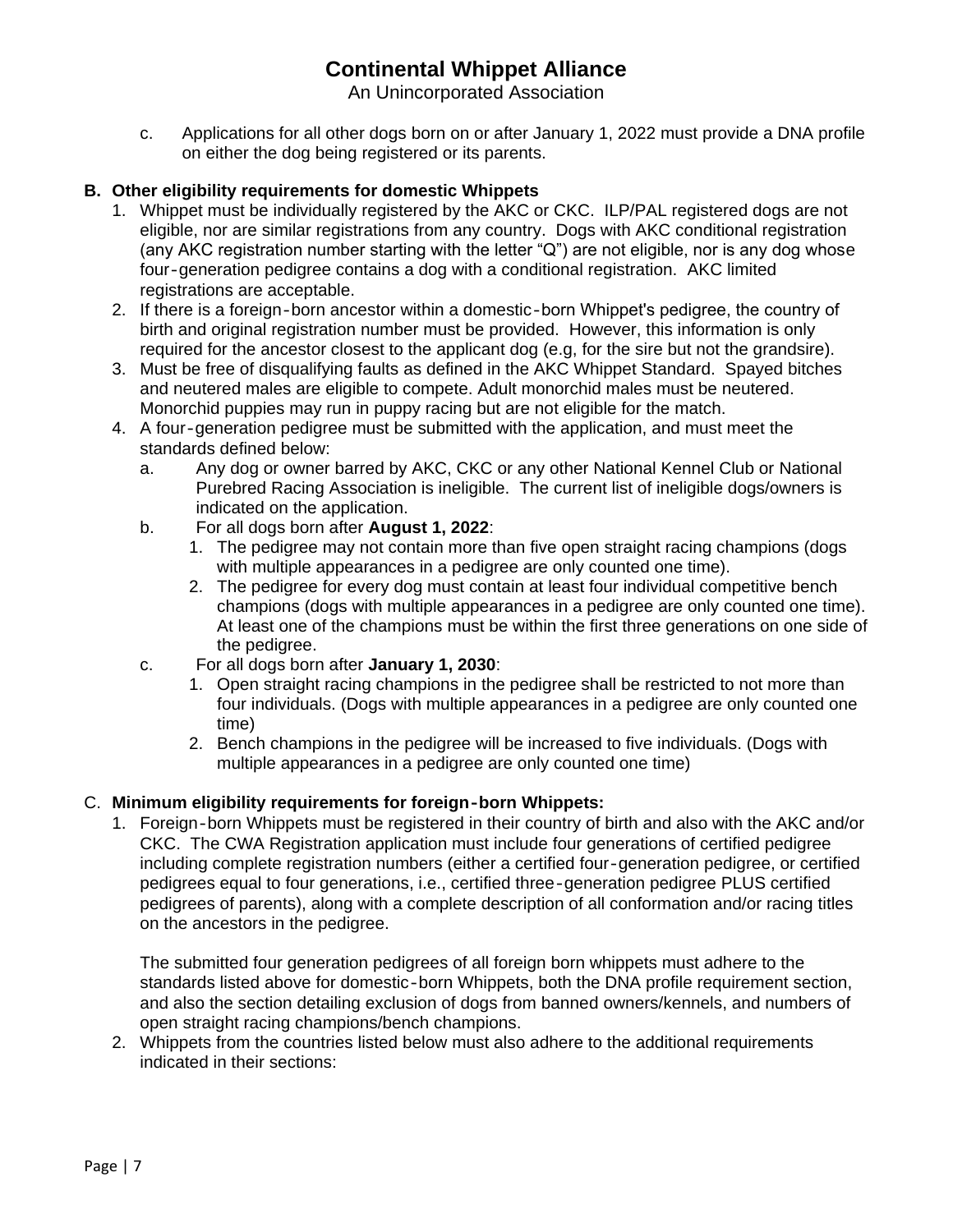An Unincorporated Association

a. BELGIUM:

Must have a LOSH registration designation. Any other registration designation is not accepted. No dog with the RISH registration may appear in the four generations.

b. FRANCE:

No dog with the designation TI on its registration number may appear in the four generations.

c. GERMANY:

A three‐generation certified VDH (German Kennel Club) pedigree for the submitted dog AND a three‐generation certified VDH pedigree for each parent (to equal four certified generations) is required.

If one or more parents are not German registered, then the requirements already defined apply to a 3‐generation pedigree of the parents of the applicant dog (i.e., no RISH, TI, or equivalent dogs appearing in their three‐generation pedigrees).

d. UNITED KINGDOM

A Whippet either imported from the United Kingdom or with a U.K. imported sire or dam must meet at least one of the following criteria:

- 1. Whippet must have a show champion within 3 generations on one side and 4 generations on the other; AND/OR
- 2. Whippet must have a passport from the official pedigree racing association or be eligible for a passport
- e. OTHER COUNTRIES:

CWA Registration applications for foreign born dogs from countries other than those noted above must provide:

- 1. A certified official four generations of pedigree listing registration numbers.
- 2. A complete description of what the various numbers and designations mean for the dogs in the pedigree.

## <span id="page-7-0"></span>**CHAPTER III. Registration**

A copy of a Whippet's individual or litter registration form, along with a \$3.00 registration fee, shall be sent to the Registrar, along with the CWA Registration Form. The owner shall be notified promptly of the decision by the Registration Committee. Upon receipt and acceptance of a Registration Application form, the Registrar of the CWA will issue a CWA Registration Number.

The Registration Committee shall have the absolute right to refuse or rescind CWA registration numbers of any dog or bitch for cause. "Cause" in this instance includes, but is not limited to, events such as permanent removal of a dog's registration number by the original registering body (not including incidents where registration is suspended for investigatory purposes and the registration is later upheld as correct), banning of the owner or breeder by AKC, CKC or any other National Kennel Club or National Purebred Racing Association, or any other circumstance in which the dogʹs pedigree is discovered to be falsified or otherwise invalid (such cases will be investigated on an individual basis and decided by the Board as a whole). This decision shall be final and binding.

In all instances, the owner of the dog in question shall receive an explanation of why the registration has been refused or rescinded. If in the opinion of the Registrar and Registration Committee any person has willfully or knowingly made a false statement in any entry or registration form or any document relating to the registration or racing of a Whippet or has willfully or knowingly signed or caused to be signed a false name on such document, they shall be permanently banned from all events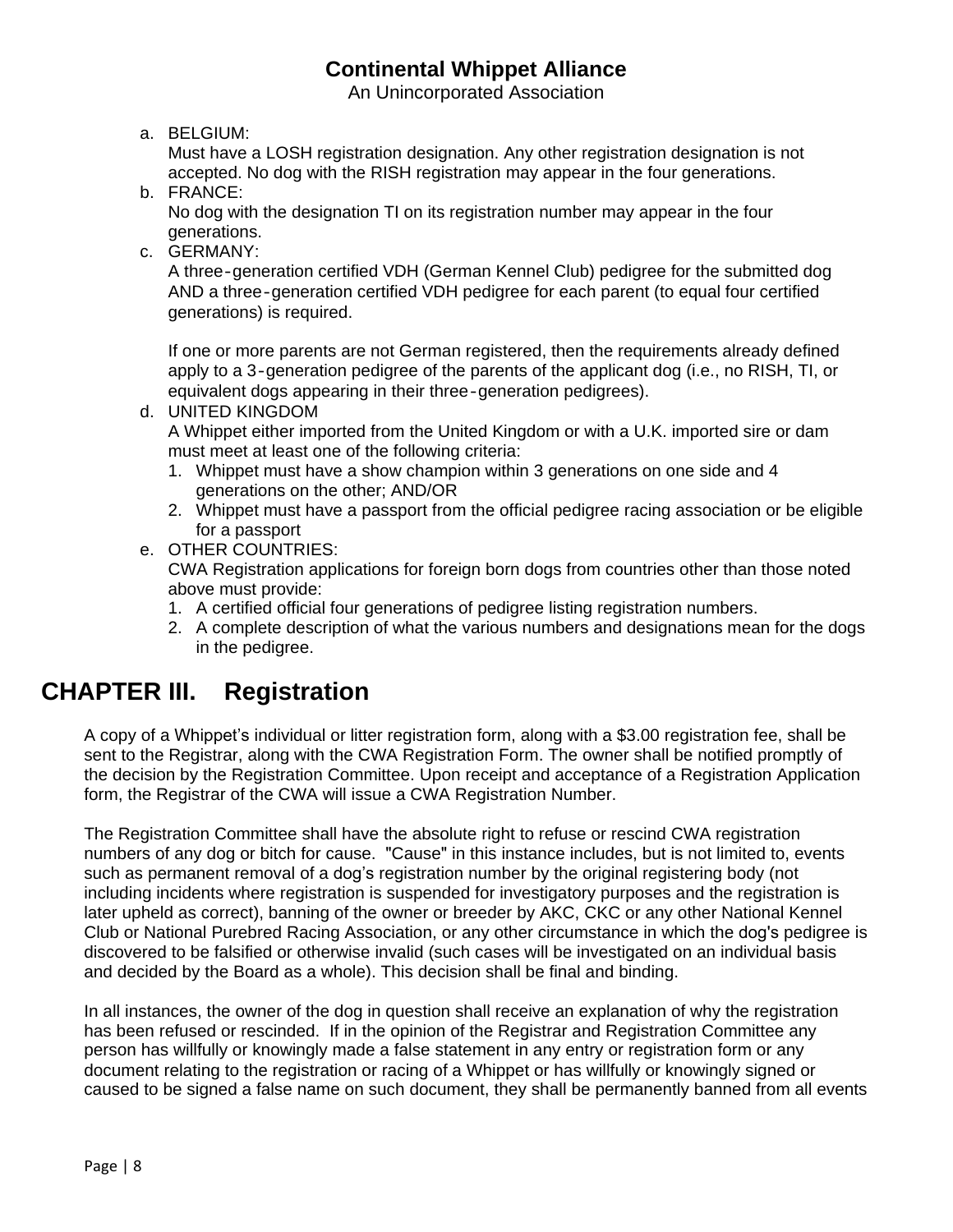An Unincorporated Association

conducted by the CWA and further the registration shall be rescinded, become null and void for any Whippet or Whippets owned by such person.

The Whippet's CWA Registration Number is issued solely for the purpose of the CWA and is not a document of title or evidence of legal ownership of any Whippet. Neither the CWA nor any of its officials shall be liable for the consequences of any omission or error or about the issue of any CWA Registration Number or in respect to the particulars therein.

A Whippet may not be entered for or compete in any CWA event until it has been duly registered and in possession of its CWA Registration Number. Registration numbers shall not be granted over the phone without the Registrar having reviewed the completed registration form.

# <span id="page-8-0"></span>**CHAPTER IV. Event Requirements**

#### **Request**

Affiliated clubs/groups must have appropriate equipment and site necessary to run a race meet. A club must demonstrate interest in conducting race and conformation competition as a condition of membership and must have attended an official CWA meet or must have prior experience with putting on a race meet. For the first race meet a club conducts, they must have members with prior experience in conducting race meets, conduct a fun match, or they must have experienced personnel from other clubs assisting and working alongside the new club members during the first race meet. The experienced personnel will provide advice and assistance to the club during the first race meet.

The request to conduct an event should be submitted to the President by January 1st, or not less than 45 days prior to the event. If a conflict in dates shall occur, the President will resolve the issue by awarding first choice of dates to the Affiliated Club/Group with the highest seniority in the CWA.

If a meet must be cancelled due to unforeseen and/or emergency circumstances, especially circumstances that would affect the safety of the dogs or participants, the president can reduce the notice requirement for the rescheduled event to not less than14 days notice for rescheduling an event on a case by case basis.

#### <span id="page-8-1"></span>**A. Notification**

An informational premium must be submitted at the same time as the meet schedule request. The premium must include the dates, times, location, entry fees, how to enter and track distance if not 200 yards. If the conformation judges are known, that information must be included in the premium. If it is not known, then the judge information should say that judges are pending. Judges should be added to the premium as soon as they are selected, and the updated premium supplied to the President and the Webmaster. Additional information is highly desirable, including but not limited to local hotel/camping information, local emergency veterinarian contacts, and/or anything else that participants would find valuable to know.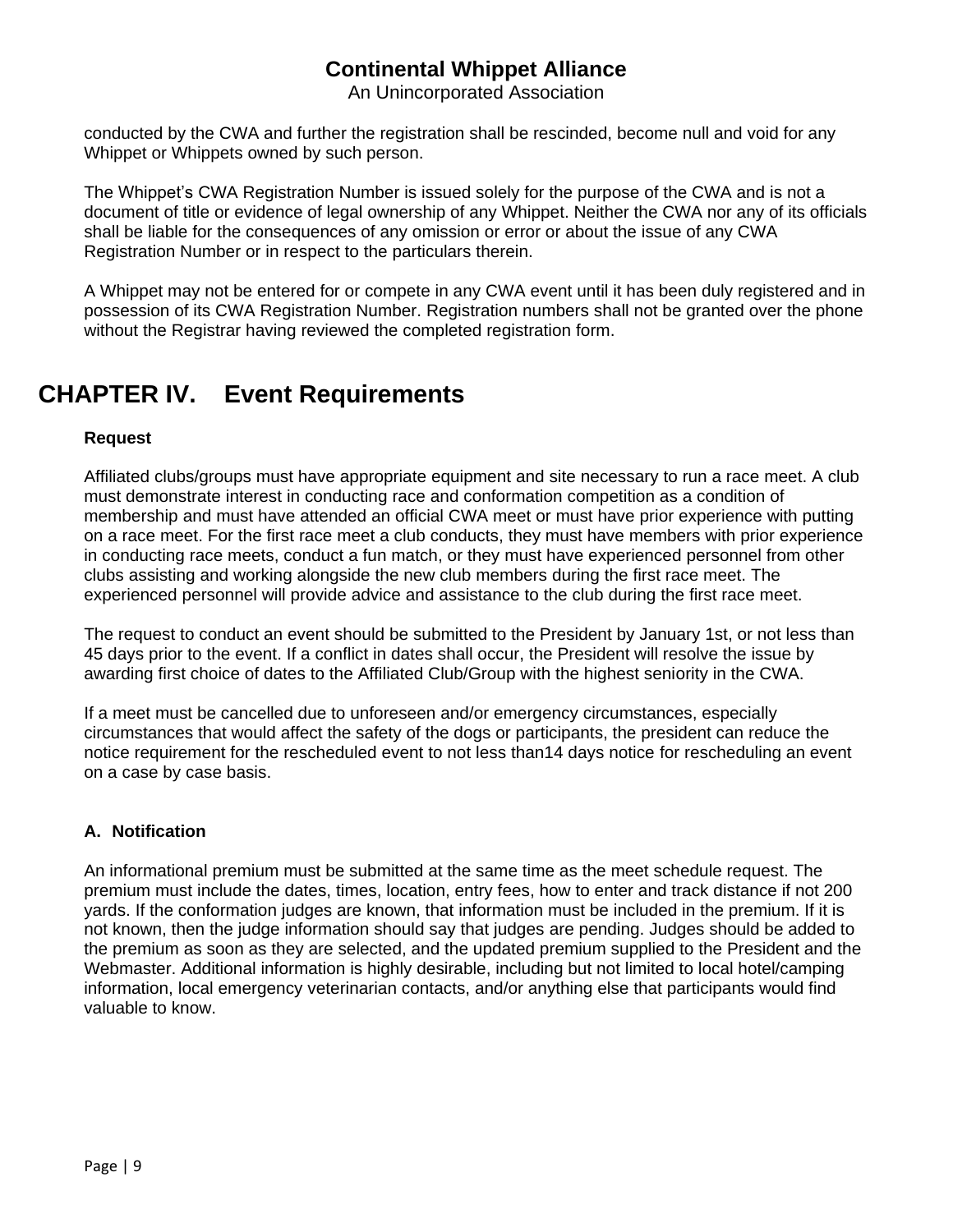An Unincorporated Association

#### <span id="page-9-0"></span>**B. Results**

There must be a minimum of ten (10) adult starters for a race meet to be considered official. The report of the event shall include the following in a standardized format:

- 1. Race Meet
	- a. Name of Race Secretary
	- b. Number of adults and puppies starting
	- c. Registered names of each starter and surnames of actual owners
	- d. Standings and meet points earned by each starter, including disqualifications, dismissals and scratches
	- e. Individual race results for each program, including did not finish (DNF), rerun (R), etc. where appropriate
	- f. Name of Whippets earning Award of Racing Excellence (ARX) points and National Award of Racing Excellence (NARX) points
- 2. Conformation Competition
	- a. Name of conformation judge
	- b. Call names of all Whippets competing, plus first through fourth placements
- 3. High Combined
	- a. Call name of Whippet awarded High Combined

#### <span id="page-9-1"></span>**C. Risk and Responsibility**

The owner or agent entering a Whippet in a CWA meet assumes all risk and responsibility for loss or injury suffered or caused by his or her Whippet while on the grounds or near the entrance of the race meet.

#### <span id="page-9-2"></span>**D. Entry Fees**

Entry fees shall be fixed by the Affiliated Club/Group, and must be paid by the date designated by the Affiliated Club/Group or, if no date is so designated, before the start of the last day of racing. An entry fee shall be forfeited if a Whippet is disqualified, dismissed, or scratched from racing for cause except as follows:

- 1. Bitches in season, which come in season after entry is made, shall be barred from racing and have their entry fees refunded.
- 2. Whippets which become lame, sick or injured prior to competing in the first race program shall be barred from racing and shall have their entry fees refunded.

Any entry may be refunded at the discretion of the Race Secretary for any other reason than #1 and #2.

#### <span id="page-9-3"></span>**E. Entry Blank**

A Whippet may be entered via email or other electronic communication at the Race Secretary's discretion. If electronic entry is permitted, the entry must include all information requested by the Race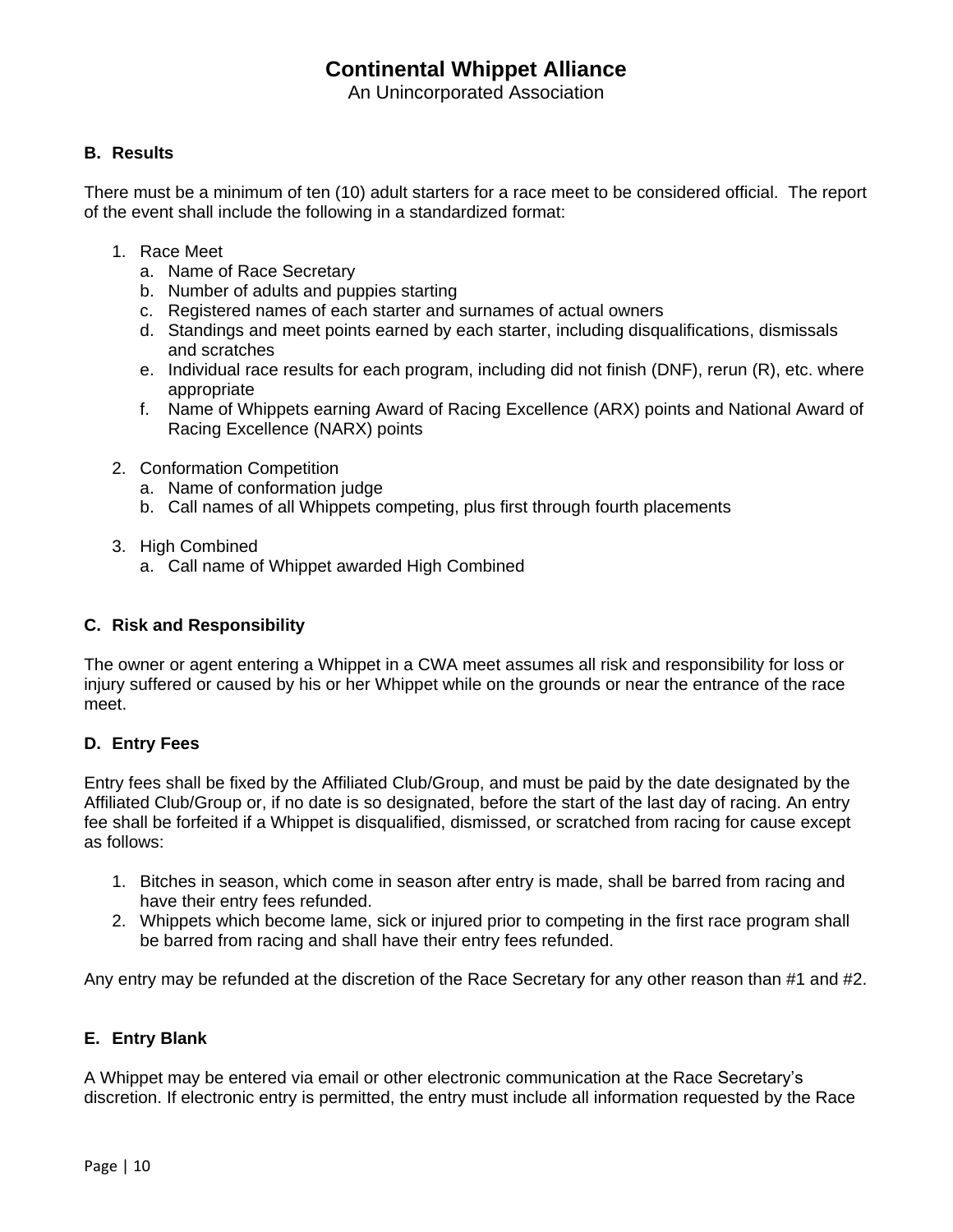An Unincorporated Association

Secretary. If an entry blank is to be used, the entry must be completed fully and provide the following information: registered name, race division (puppy, adult), race performance average plus scores at last three complete race meets, actual owners name, address, telephone number, and all titles earned by said Whippet. First time entered (FTE) should be noted in the "average" field.

Closing dates should be seven to ten days prior to the event date. Late entries are taken at the discretion of the Race Secretary.

It is the owner's responsibility to list all titles accurately on the entry blank to qualify a Whippet for special awards (i.e. High Score Champion, Field Champion, obedience title holder, etc.)

# <span id="page-10-0"></span>**CHAPTER V. Officials**

#### <span id="page-10-1"></span>**A. Race Secretary**

The Race Secretary is responsible for the conduct of the race meet and conformation competition. The Race Secretary must request the dates from the President, receive entries and fees, appoint qualified officials, select a conformation judge and assure that accurate results of the meet are submitted to the Statistician. Race‐by‐race results and final standings must be received by the Statistics Committee within ninety-six (96) hours. If results are going to be later than that for any reason, the Race Secretary is responsible for contacting the Statistician as quickly as possible so that the results may be tabulated as quickly as possible.

Full and complete per capita fees must be received by the Treasurer, within fourteen (14) days.

The Race Secretary should render a decision on any question regarding interpretation of the Rules, render a decision on any complaint or protest lodged, and supply a written decision when requested by the person lodging the protest or complaint. The Race Secretary may appoint individuals to assist in the organization and operation of events.

#### <span id="page-10-2"></span>**B. Inspection Committee**

Three qualified people shall be appointed by the Race Secretary to serve on the Inspection Committee. Whippets entered shall be inspected prior to the race meet. Any Whippet disqualified by the Inspection Committee is barred from competing that day. Disqualifications are those included in Chapter VII Whippet Disqualifications Applying to CWA Events.

Inspection will be done before the lure is run and out of sight of the lure to minimize overexcitement of the Whippets while measuring is taking place. Measuring should be done on a flat non‐skid surface or measuring board.

The Race Secretary or appointee will check-in each entrant and is responsible to time each measuring procedure.

Each Whippet is entitled to only two measuring procedures, two minutes each. If a Whippet does not measure in on the first attempt, the handler may return for a second measurement. Any Whippet more than one‐half inch above or below Standard height limits will be barred from competing at that event. The entry fee will not be refunded.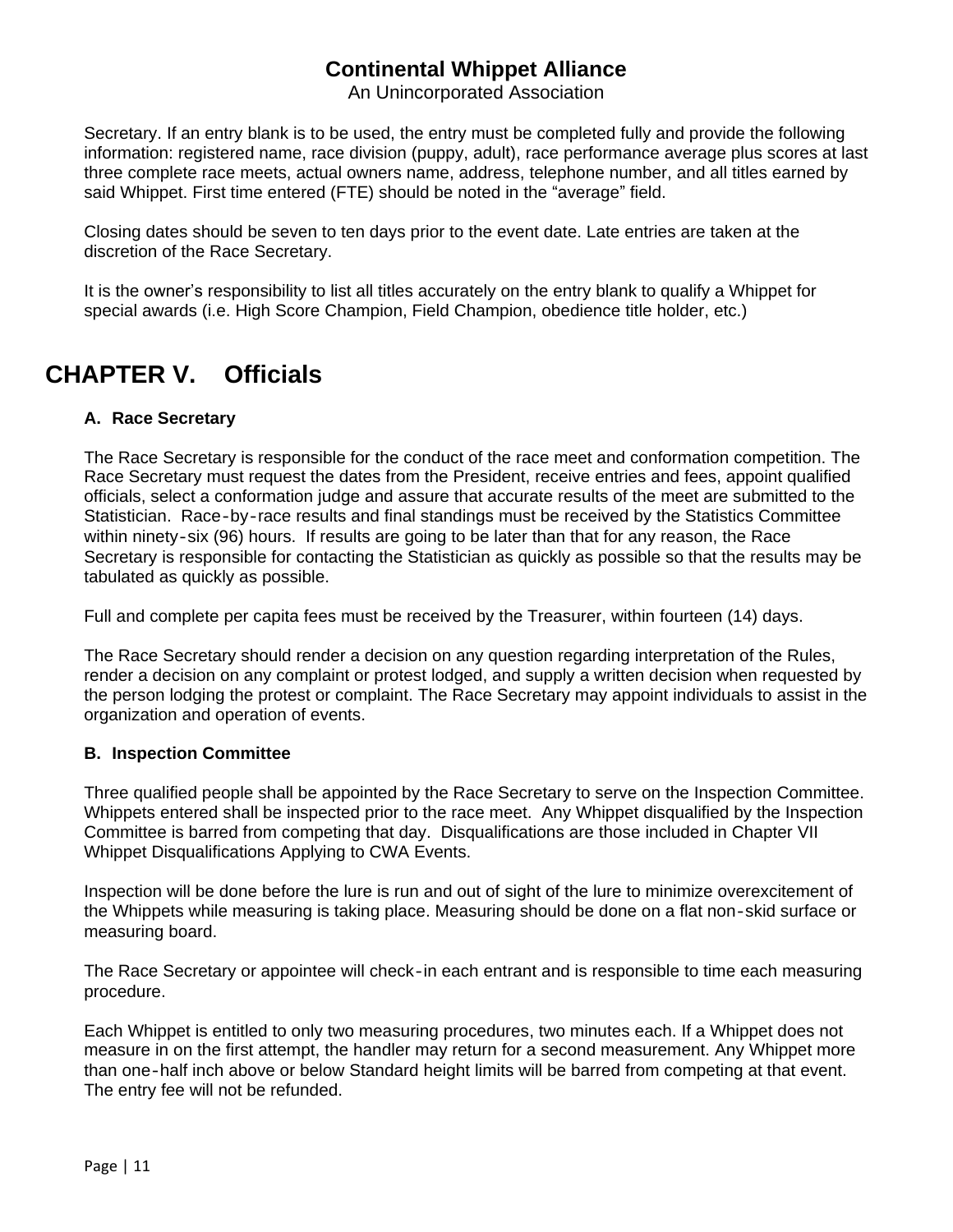An Unincorporated Association

The Whippet should be walked on the board and **posed in a naturally alert position (see drawings below). The head must be upward, but not stretched up in an exaggerated** position. The dogs muzzle may not be held during measuring. Front legs should be vertical and parallel to the legs of the wicket when viewed from front or side. Hocks must be at a right angle to the board and not angled or stretched backward. Stroking or scratching will be allowed only to relax the Whippet. If two of the three Inspectors agree a handler is attempting to alter the height of the Whippet, the handler will be excused and thereby forfeit one measuring procedure.



When the handler has the Whippet properly posed he or she calls for the wicket. The wicket is quickly brought from behind the Whippet over the back and lowered so that the crossbar comes over the highest point of the shoulder blades. At this time the majority (2 of 3) of the Inspection Committee must agree that the Whippet is within or outside of the limits as covered by the Breed Standard. A Whippet male is disqualified if it is more than 22 1/2", bitches more than 21 1/2"; males below 18 1/2" or bitches below 17 1/2". To disqualify at the upper limit, the wicket must be off the ground. To disqualify at the lower limit, there must be daylight between the wicket and the highest point of the withers.

After completion of measuring of each Whippet, the Inspection Committee checks for Whippet disqualifications as listed in Chapter VII Whippet Disqualifications Applying to CWA Events.

In doubtful cases regarding bites, the bite can be measured by cutting a light, thin piece of wood, stiff paper or a piece of cardboard not wider than one inch. Make a line 1/4" from the end of the measure.

If overshot, place end of the measure against front teeth of lower jaw. If front teeth of top jaw touch or exceed the 1/4" mark, the Whippet is disqualified.

Upon completion of checking for disqualifications, each whippet must be gaited down and back in front of the inspection committee to check for soundness. Any whippet deemed to be unsound by the inspection committee shall not be allowed to compete in the race meet.

#### <span id="page-11-0"></span>**C. Paddock Judge**

The racers for each race assemble in a designated paddock area and are checked by the Paddock Judge to assure they are properly blanketed and muzzled. Muzzles that allow a Whippet to grab the lure will be disallowed by the Paddock Judge. All owners proceed to the starting box when instructed to do so by the Paddock Judge. All racers must wear muzzles while on the track, and may not be carried to the starting box.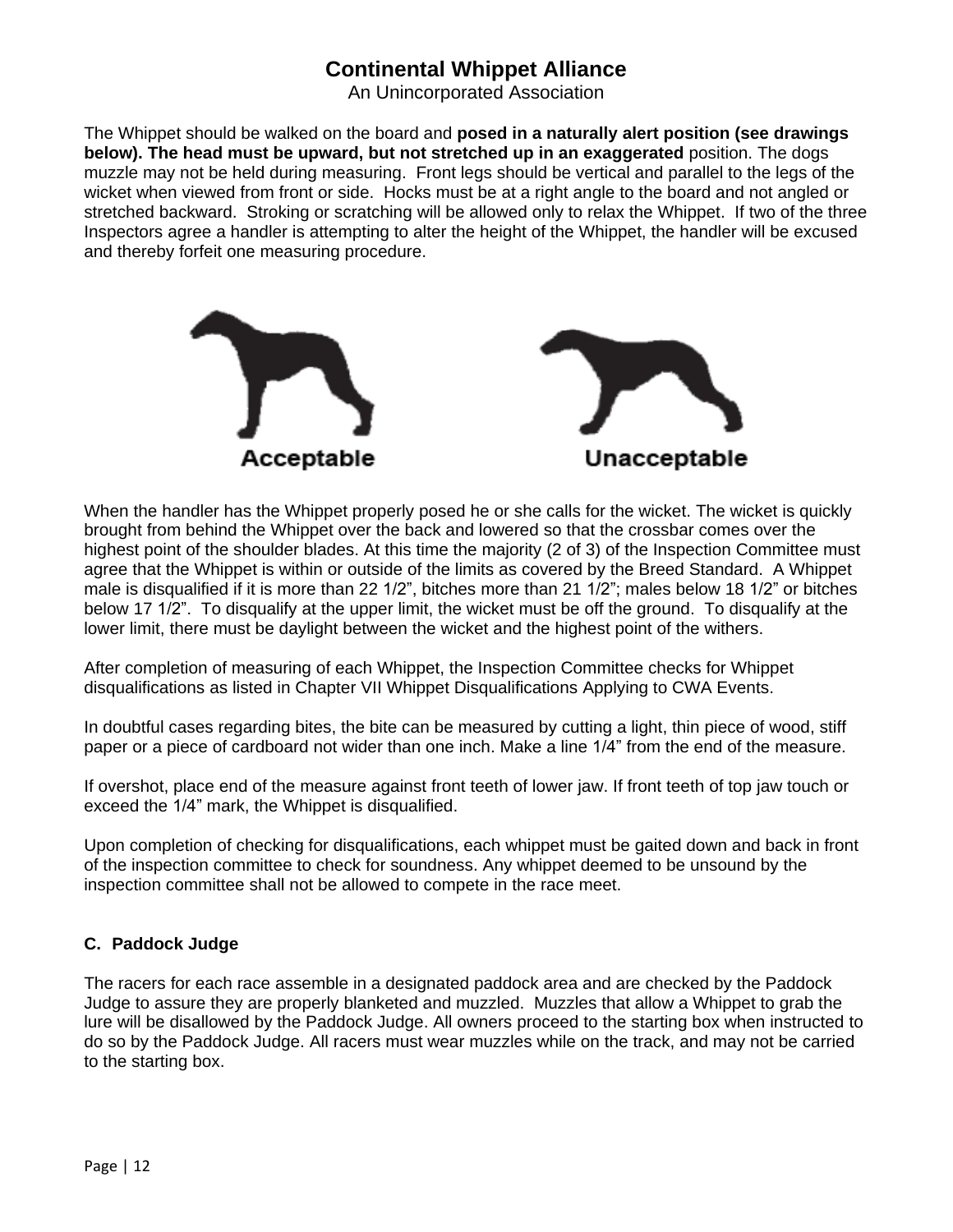An Unincorporated Association

#### <span id="page-12-0"></span>**D. Foul Judges**

The Race Secretary shall appoint qualified Foul Judges prior to the running of a race. A Head Foul Judge may be appointed to assure that there are enough qualified judges for each race. Two Foul Judges are required, but three are preferred.

Depending on the number of qualified officials, the Race Secretary may appoint the box operator to serve as the third Foul Judge. Qualified Foul Judges may officiate races in which their own dogs might be competing only if there is a shortage of officials.

Foul Judges should stand at appropriate locations on opposite sides of the track. If three judges, the first judge should be approximately 50 yards from the box, the third judge should be at the finish line (150 yards for puppies, 200 yards for adults) and second judge approximately halfway in between. In lieu of the judge at 50 yards from the box, the box operator can be the foul judge and may be positioned at the box. If only two judges, the first judge should be halfway down the track and the second judge should be at the finish line. Two or more Foul Judges must agree that a Whippet has committed an intentional foul. The Foul Judges shall report the blanket number(s) of the Whippet(s) that has intentionally fouled to the Race Secretary, and explain the nature of the foul. The decision of two or more Foul Judges is final. The Race Secretary then announces the disqualification and advises the owner of the reasons for it.

A foul judge may not discuss their observations with other foul judges, any owner, any handler, or any other official until after they have submitted their written report of any foul or fouls observed to the Meet Secretary. If a foul judge is uncertain about what they observed during the course of the race to the point that they feel they need such consultation with other observers, then they should not report a foul on any racer(s) for that race.

Disqualification occurs when there is a foul. A foul is intentional interference. Intentional interference occurs when a Whippet turns its head and deliberately and aggressively impedes the progress of one or more Whippets during a race. What is not a foul? It is not intentional interference when:

- 1. A Whippet "lays on" or "shoulders" another Whippet while passing or being passed.
- 2. A Whippet runs to its left or right; i.e. is a "wide runner." There are many "wide runners" who never turn their heads.
- 3. A strong and determined Whippet shoves its way through the dogs ahead of it.
- 4. A Whippet barks or growls during a race.
- 5. A Whippet collides with another dog when breaking out of the starting box.

If a Foul Judge is uncertain whether a foul was committed or is uncertain of the identity of the aggressor, it should not be called an intentional foul. The Race Secretary should direct that special attention be paid to questionable Whippet(s) during the next program.

#### <span id="page-12-1"></span>**E. Box Operator**

When all racers have reached the rear of the starting box, they are loaded in numerical order. However, where a Whippet is known to be troublesome at entering the box or is destructive to equipment if left in too long, the Box Operator may require it to be put in first or last respectively. After all Whippets are in the starting box, it is the responsibility of the Box Operator to check that all Whippets are facing forward, muzzled and jackets are on. Box operators should not delay the start of a race due to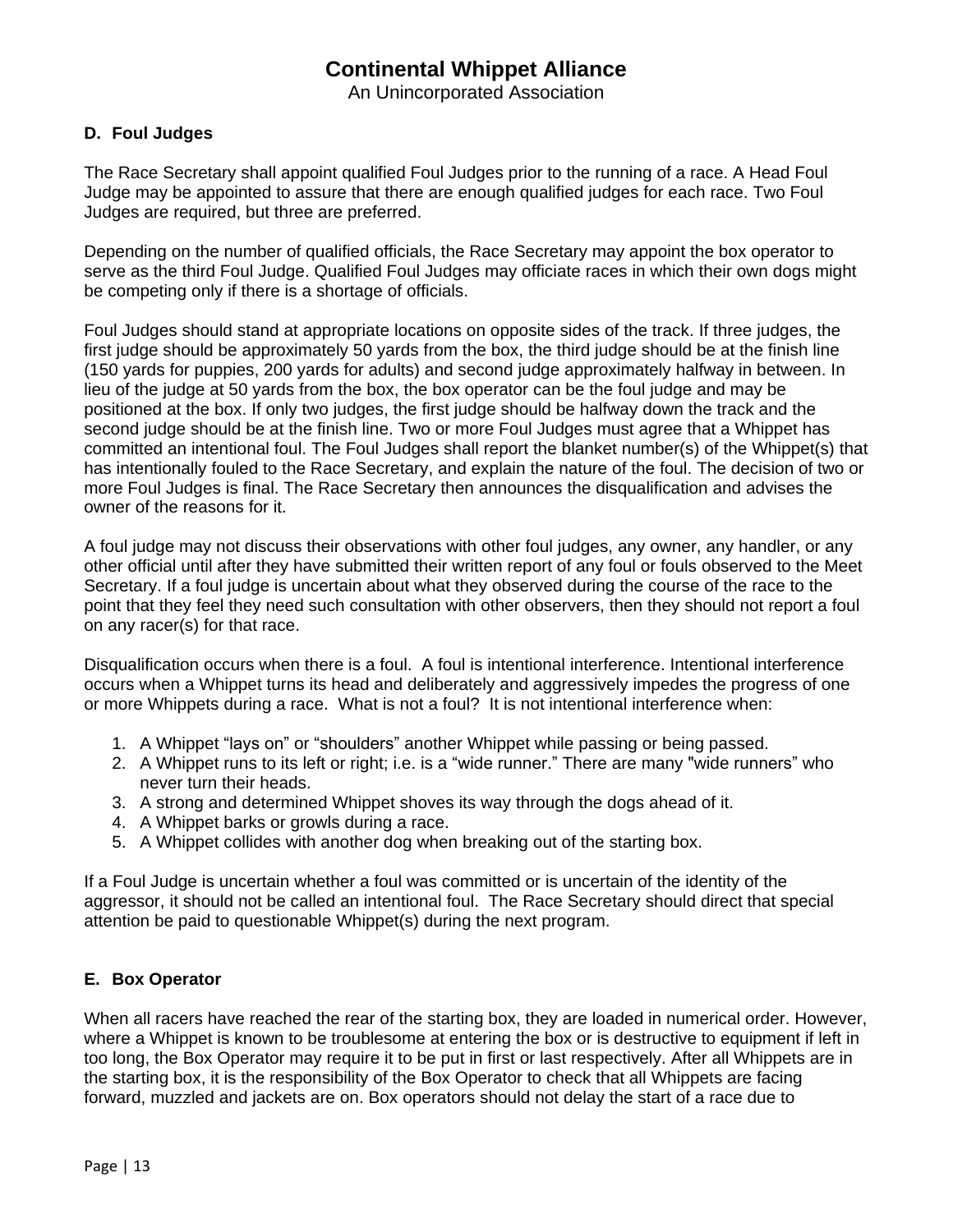An Unincorporated Association

untrained Whippets that persist in turning around in the boxes. If a muzzle is broken or off, the box operator must hold up the race until the problem is corrected. If a delay of more than a few seconds is necessary, all dogs shall be removed from the starting box by their handlers or handlers instructed to kneel in front of the box to settle their racers.

The lure is placed in a spot marked on the course 8 feet down the track in front of and at the center of the starting box, leaving a loop of string which extends 3 additional feet toward the starting box, After all Whippets are in the starting box, the Box Operator teases the Whippets with the lure. The Box Operator will then place the lure in the center of the area at the front of the box in the marked circle. EVERY PRECAUTION MUST BE TAKEN TO NOT STEP ON ANY DOG'S TAIL. When ready, the Box Operator should wave a bright flag, or use another easily visible action, to signal the lure operator to start. By watching the movement of the string, the boxes should be opened the very instant the lure moves. A delay in opening the box after the lure moves can cause Whippets to charge the door and be off balance when the door opens, causing an unfair advantage.

The Box Operator shall ensure that no person interferes with the lure, or shouts to their dogs at the starting box (which might disrupt other racers).

#### <span id="page-13-0"></span>**F. Lure Operator**

After getting a start signal from the Box Operator, the Lure Operator will maintain the lure at a steady pace approximately 10 yards in front of the lead Whippet and continue the lure past the finish line at full speed until the last Whippet has crossed the line.

It is the responsibility of the Lure Operator to examine the lure machine after each race to check for loops or tangles and to replace the squawker, white plastic bag or fur piece if necessary. The battery should be charged between programs if necessary, to maintain power in the lure machine.

The Lure Operator does not have the authority to call a foul on dogs suspected of interfering. This function is the sole responsibility of pre-appointed foul judges.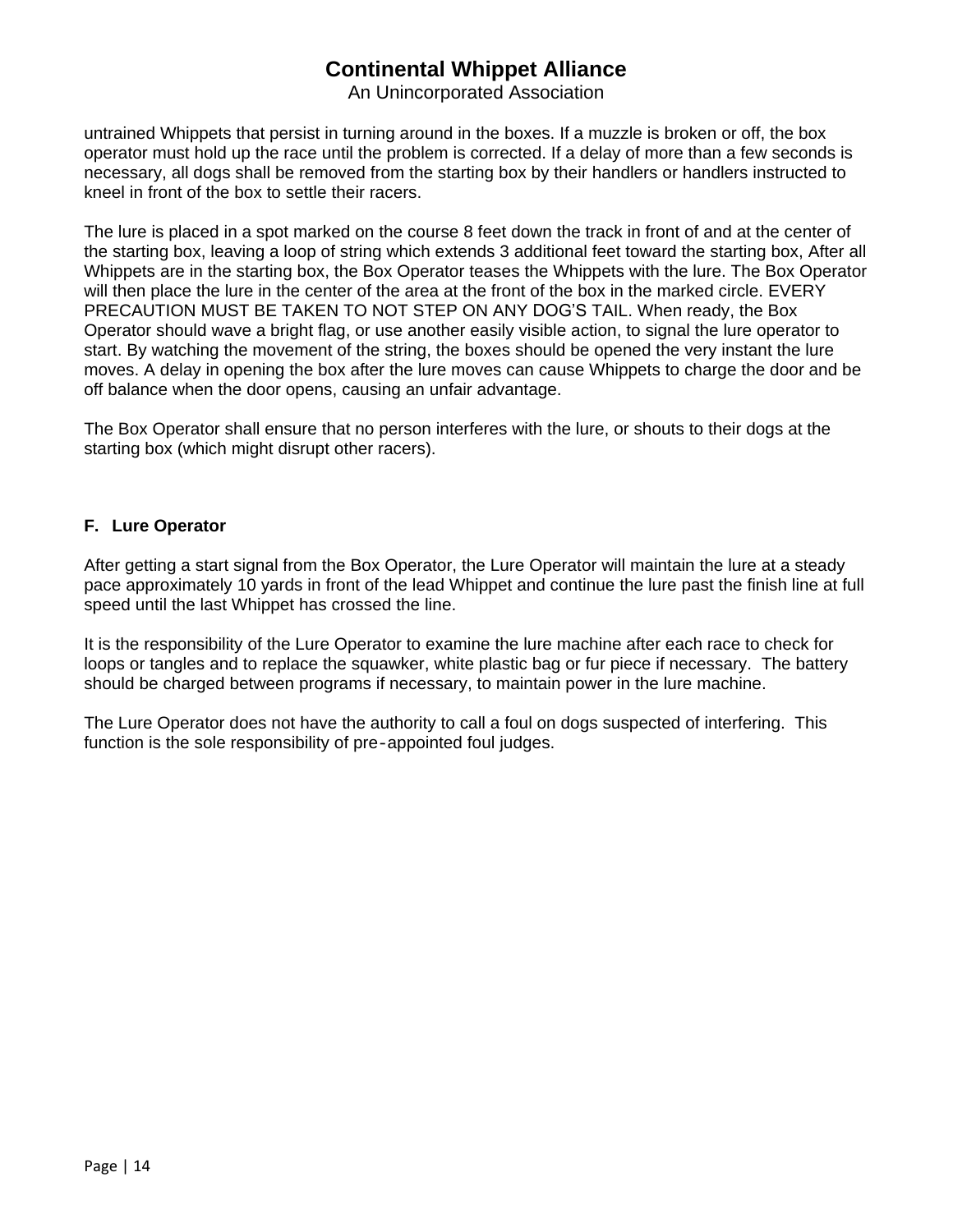An Unincorporated Association

#### <span id="page-14-0"></span>**G. Placement Judges**

The Race Secretary may appoint a Head Placement Judge, who will assure that there are qualified Placement Judges for each race. Whippet owners may act as judges, but shall not judge when their own dogs are competing (unless there is a shortage of officials). There shall be at least four written Placement Judges for all adult races unless video camera and playback equipment is used at the finish line then two written judges will be acceptable. Only two written placement judges are necessary for puppy races. There shall always be a matching number of judges on each side of the finish line. The appropriate location of the Placement Judges, or video or camera equipment if used, should be directly on the finish line as per the diagram below.

### ("X" = Position of Placement Judge)



Immediately after each race, without conferring with each other, judges should write the order of finish by number. After each race, the Head Placement Judge shall record the results. The decision of a majority of Placement Judges shall determine placement; however, in the event there is no majority, the dogs involved shall be tied. The results are not official until the Foul Judges have been conferred with. After posting, results are final and shall not be reversed.

#### <span id="page-14-1"></span>**H. Video Camera at Finish Line**

One official video camera with playback equipment may be used at the finish line. Ideally, the video camera will be placed at a height of six feet, but must be no lower than 5 feet. The video camera must be at a consistent height for the entire meet. The video camera must be of sufficient speed to be able to capture the individual dogs as they cross the finish line. The playback equipment must be able to view individual frames in a stop motion format. If used, the following procedure is to be followed:

- 1. The line judges will call the race as usual. If there is a disagreement, only the official camera may be used to review the placements.
- 2. All placing judges for that race will immediately proceed to the viewing area along with the video operator. The video operator can also be a line judge.
- 3. The placing judges of that race and the video operator shall review the finish. Ties can be decided by the first nose (muzzle) that crosses the finish line. After the placing judges have reviewed the video, owners of dogs in that race shall be permitted to see the video. These results shall become official and posted on the score board.
- 4. The resolution of this race shall take place prior to the running of the next race.

#### <span id="page-14-2"></span>**I. Timer**

It is not required to have a timer, but if one is available, it is important to have an individual experienced with a stopwatch. Ideally, two stopwatches should be averaged for more accurate results. Time is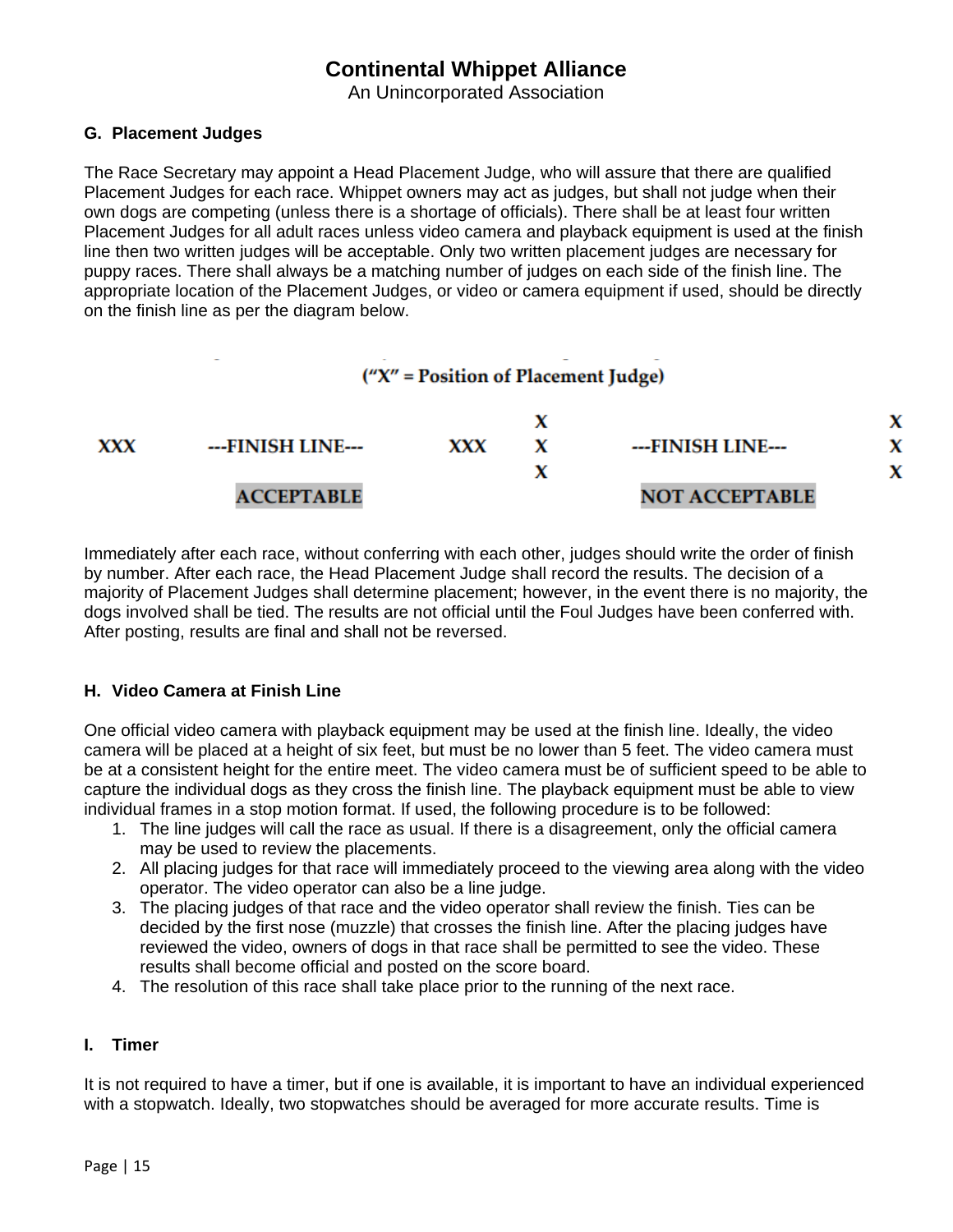An Unincorporated Association

irrelevant unless distance is exact, track conditions are thoroughly understood and proper vision of the race is available for the trained person operating the stopwatch.

# <span id="page-15-0"></span>**CHAPTER VI: Format of Race Meet**

#### <span id="page-15-1"></span>**A. Order of Races**

A complete Race Meet consists of four programs of individual races in which Whippets accumulate points toward final standings. The order of races in each of the four heats is: puppies first, followed by lowest grade adults (or cumulative points) to highest grade adults (or cumulative points).

In the event of inclement weather a majority of the owners may elect to run only three complete race programs, but a vote must be taken prior to the third program. Points accumulated through three programs will be multiplied by 29/21 to arrive at an adjusted score for calculation of future starting grade averages.

#### <span id="page-15-2"></span>**B. Puppy Races**

- 1. The **distance** for puppy races will be 150 yards. Puppies will compete in three programs (1st, 2nd and 3rd) rather than four.
- 2. **Age**. A Whippet must be at least eight months, but not more than fourteen months old, to race as a puppy. A Whippet that is fourteen months old on the day of the meet shall be considered an adult. No Whippet shall be permitted to race as both an adult and a puppy in the same race meet. A puppy that has raced as an adult in a race meet is thereafter prohibited from racing as a puppy.
- 3. **Box position**. Selection of post positions shall be done by random draw for all programs, with a maximum of four puppies in each race. In the first program, where possible, puppies shall be grouped by age. Puppies kenneled together or owned by the same owner should be placed in separate races or, if they must race in the same race they should not be next to each other in the box. The number of puppy races and dogs per race shall be determined by use of the Quick Chart (see Appendix).

**Puppy Scoring System**. Puppies shall be grouped based on the following scoring system:

| <b>First Program Puppy Scoring</b> | <b>Second and Third Program Puppy Scoring</b> |               |
|------------------------------------|-----------------------------------------------|---------------|
|                                    | <b>High Point</b>                             | Other races   |
| 1st - $5$ points                   | 1st - $8$ points                              | 1st - $5$ pts |
| $2nd - 3 points$                   | $2nd - 5 points$                              | $2nd$ - 3 pts |
| $3rd - 2 points$                   | $3rd - 3 points$                              | $3rd - 2pts$  |
|                                    | 4th - 1 points                                |               |

If there is only one puppy race, it should be scored the same as Program #1 (i.e. 5‐3‐2). In the event that the meet starts with more than one puppy race, and enough puppies are scratched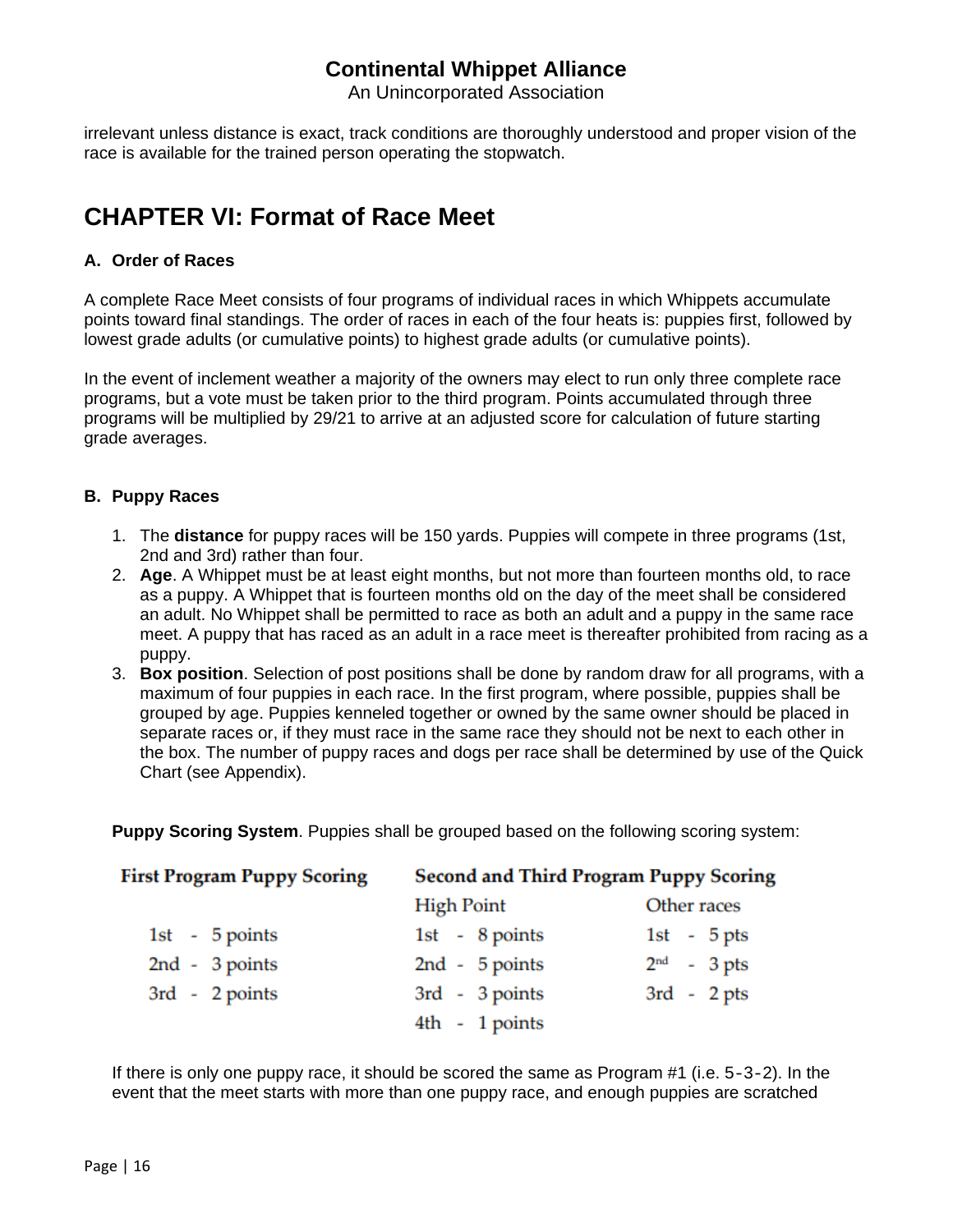An Unincorporated Association

that only one race remains, then that race shall be scored 5‐3‐2.

#### <span id="page-16-0"></span>**C. Adult Grading System**

The purpose of the grading system is to match adult Whippets against each other by a point system based on actual performance. Height, weight or sex have no bearing.

#### <span id="page-16-1"></span>**1. Grading Principles.**

All adult Whippets shall have a Grade Classification, A, B, C, D, or FTE. Whippets shall be seeded by using the grading guide. Whippets that are entered for the first time in the Adult Division, are designated as FTE (First Time Entered), and are classed as grade D Whippets in that first race meet, with the following exceptions:

- a. Any whippet having a racing grade from the Whippet Racing Association (WRA), or the North American Whippet Racing Association (NAWRA), or the National Oval Track Racing Association (NOTRA), or the Canadian Amateur Racing Association (CARA) will retain that grade when FTE in a CWA race meet.
- b. In the event that a first time entered dog is known to be too fast to run safely in Grade D, it may be started, with the approval of both the race secretary and the owner, at any grade other than grade A. There are two ways to request this change. The final decision on whether or not the dog should start in a higher grade than D belongs to the race secretary.
	- i. Owners who believe their FTE Whippets to be too fast to run safely in Grade D may request that their dogs be started in a higher grade. Race Secretaries may use recommendations of other CWA Board members, or videos of the dog in question practicing with dogs in higher grades than D, to make the decision of whether or not to accept the owner's request.
	- ii. The Race Secretary has the option of moving up any FTE whippet that he/she has personal knowledge of, either from having seen it race as a puppy, or in training races. This change requires the owner's approval.

From that point on, the Whippet will earn his/her average, and therefore, grade qualification.

Grades are determined by averaging the points earned in the last 3 complete race meets. If a Whippet has completed less than three meets, it shall be graded on its average for the one or two meets which it did complete. A Whippet which has never raced as an adult shall start in Grade D as an FTE, except in instances where the Race Secretary believes a change is necessary. Any whippet that the Race Secretary has personal knowledge of, either from having seen it race as a puppy, or in training races, may be started, with the approval of the owner, at any grade other than grade A. The Race Secretary's decision must be based upon personal knowledge; information acquired from others may not be used.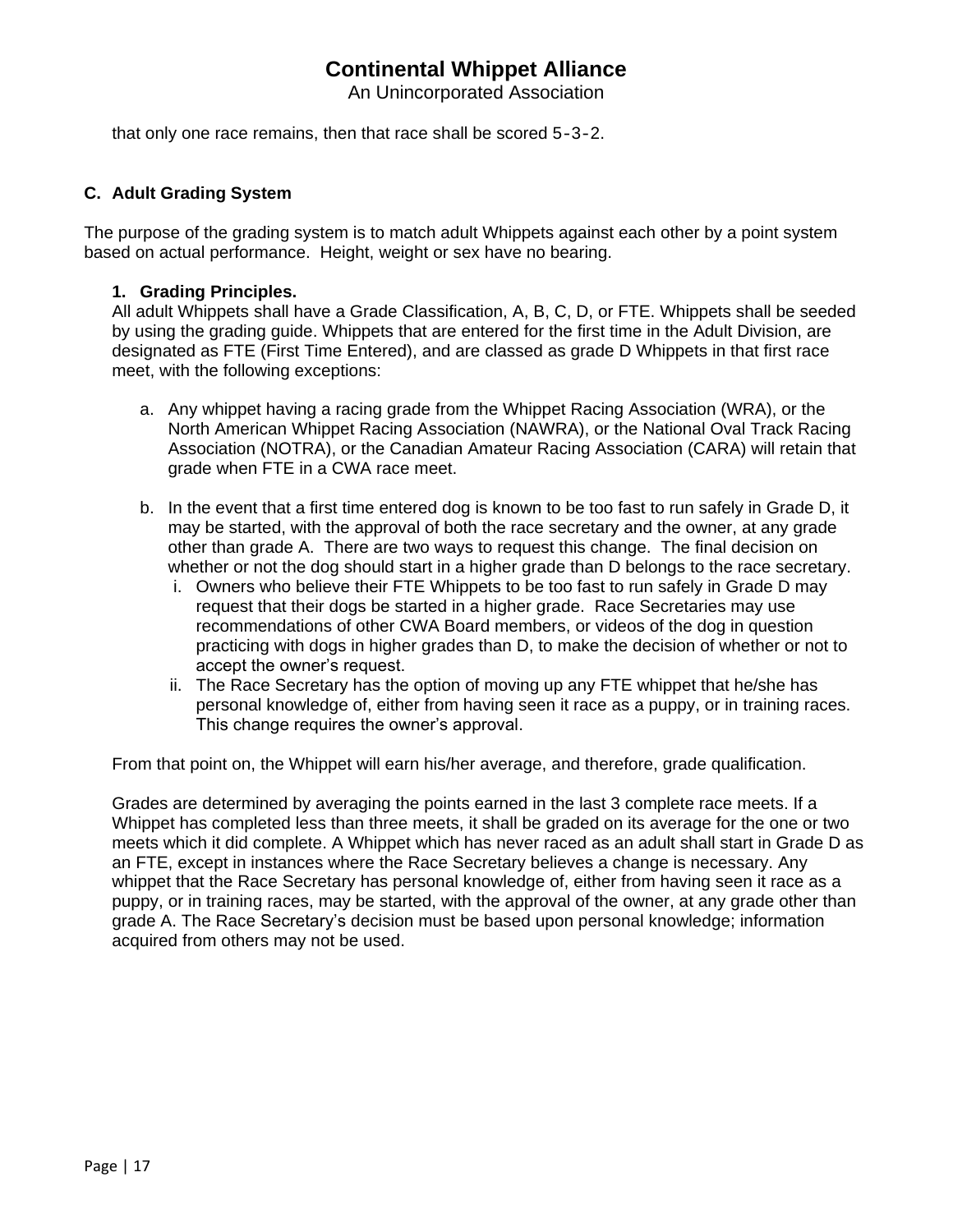An Unincorporated Association

The point/grade guideline is:

| Point average, 3 race meets | <b>Starting Grade</b> |
|-----------------------------|-----------------------|
| 15.0 to 29.0                | А                     |
| 10.0 to 14.9                | B                     |
| 5.0 to 9.9                  | C                     |
| $0.0$ to $4.9$              | D                     |
| <b>First Time Entered</b>   | FTE.                  |

A dog that has been inactive for one year will be dropped one grade from its last starting average (unless D), unless the racer in question is a veteran (age 7 or older) and then the starting grade can be dropped more than one grade based on the age and overall recent performance history of the veteran, including practices.

Any First Time Entered Whippet who does not complete the meet will be entered at the next meet in the grade corresponding to the points earned in its first meet OR, in the case of a Whippet which has raced as an adult with another race organization, its grade from that organization, unless its first meet score would put it into a higher grade.

#### <span id="page-17-0"></span>**2. Selection of Box Positions**

The first program is arranged to match Whippets based on their Starting Grade. In the second, third and fourth programs, racers are placed in heats and boxes according to points scored in the previous program or programs. Selection of post positions shall be done by random draw for all programs.

In the first program when more than six dogs in a grade are entered, the dogs shall be distributed evenly between the races. When the numbers cannot be evenly distributed between races in the grade, they shall be scheduled so that the race with the most dogs will be run last in the grade. In the first program, dogs shall be selected randomly for the race they are in.

For the first program, only Grade A Whippets (15.0 to 29.0 average) are eligible for High Point Races. First Time Entered (FTE) Whippets that have not run in the CWA or another recognized straight racing organization should be dispersed through the Grade D adult entrants having 0 to 4.9 averages. Dogs that have run in another recognized straight racing organization shall have an average obtained by averaging the points earned in the last three or less race meets. This average will dictate at what grade the dog shall run in the CWA. Once the dog has run and completed its first CWA race meet, the dog's average will be established within the CWA system and the points obtained from outside the CWA will no longer be considered.

Selection of post positions shall be done by random draw for all programs. The first name drawn for each race will get box #1, the second name will get box #2 and so on down through all races in the first program. If an owner has two or more entrants in the same race, they should not be next to each other in the box (first program only).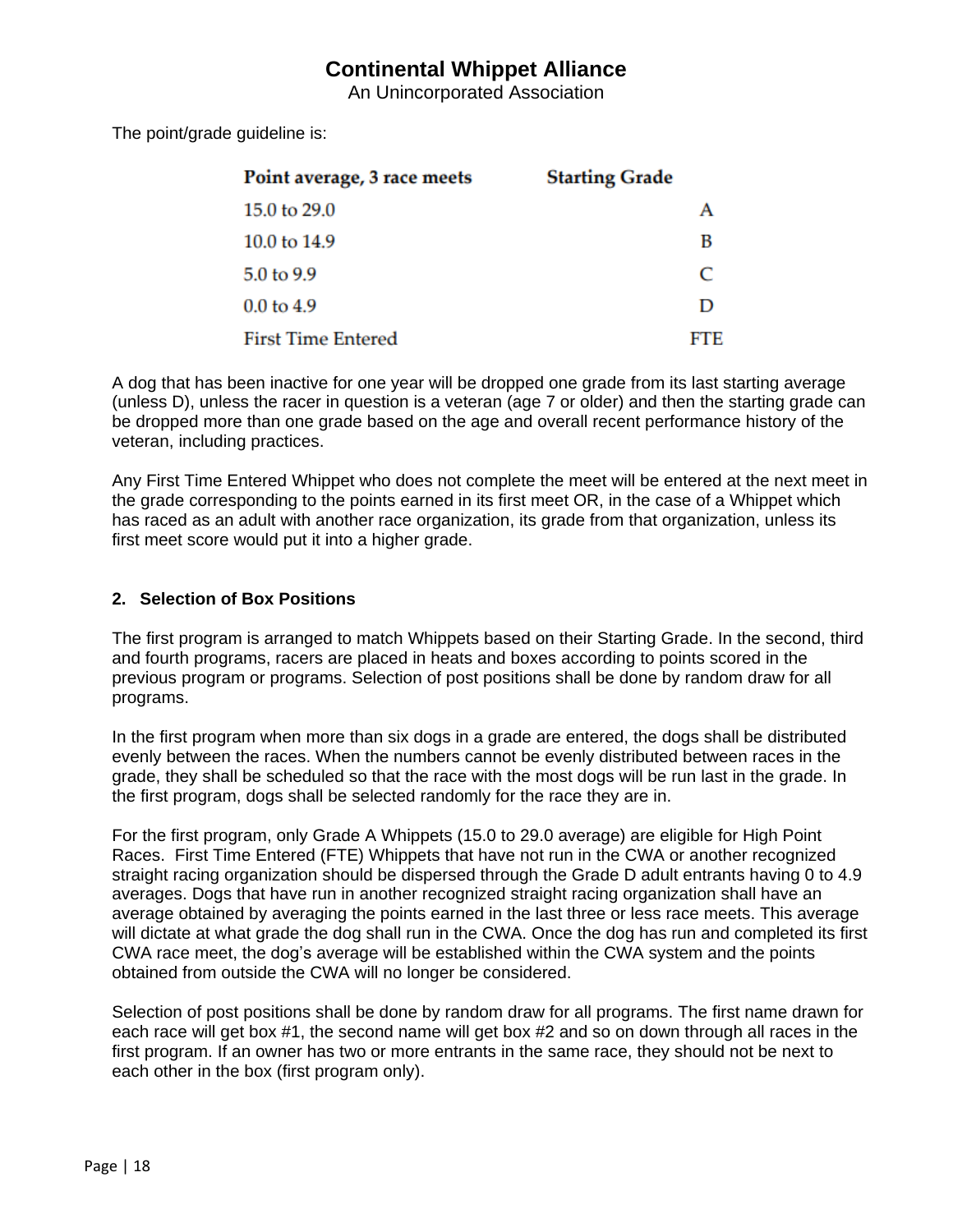An Unincorporated Association

#### <span id="page-18-0"></span>**3. Rotation by Points**

In the first program, Whippets are grouped by Starting Grade (See 2. Selection of Box Positions, second paragraph). Points will be awarded per the schedule below; however, all Starting Grade A races will be scored as a High Point Race in the first program.

After the first program Whippets are regrouped by race points earned in the proceeding program(s); this procedure of grouping by similar points continues until the end of the meet. Use the Quick Chart for race setup. Each Whippet's points are taken from the board or race sheet in sequence from the highest points earned down to the least points. Whippets having the same number of points are removed in sequence from the highest race to the lowest and within any given race by the order of finish. By random draw, the racers are then consecutively assigned box positions in the new program beginning with box #1 through #6 in the high point race, then proceeding in sequence to box #1 through #6 in the other races.

In Program Four, if a Whippet finishes in last place in the High Point race and has the same amount of points as the winner of the semi‐race, the High Point dog should be put in the semi and the semi winner will move up to the High Point race.

Unless there are fewer than ten adults, the high point adult race should always have six starters. When necessary, the semi-feature on down may have less than six starters. These gaps should begin in the semi‐feature race, and go consecutively downward. The lowest point races should always have the maximum number of racers or starters. (Please refer to the Quick Chart.)

#### First, Third and Fourth Program Adult Point Scoring

| <b>High Point Race</b> | <b>All Other Grade Races</b> |
|------------------------|------------------------------|
| 1st Place - 8 points   | 1st Place - 5 points         |
| 2nd Place - 6 points   | 2nd Place - 3 points         |
| 3rd Place - 5 points   | 3rd Place - 2 points         |
| 4th Place - 4 points   |                              |
| 5th Place - 3 points   |                              |

#### **Second Program Adult Scoring**

**High Point Race** 

6th Place - 2 points

| 1st Place - 5 points |                          |
|----------------------|--------------------------|
| 2nd Place - 3 points |                          |
|                      | 3rd Place - 2 1/2 points |
| 4th Place - 2 points |                          |
|                      | 5th Place - 1 1/2 points |
| 6th Place - 1 point  |                          |

**All Other Races** 1st Place - 5 points

2nd Place -3 points 3rd Place -2 points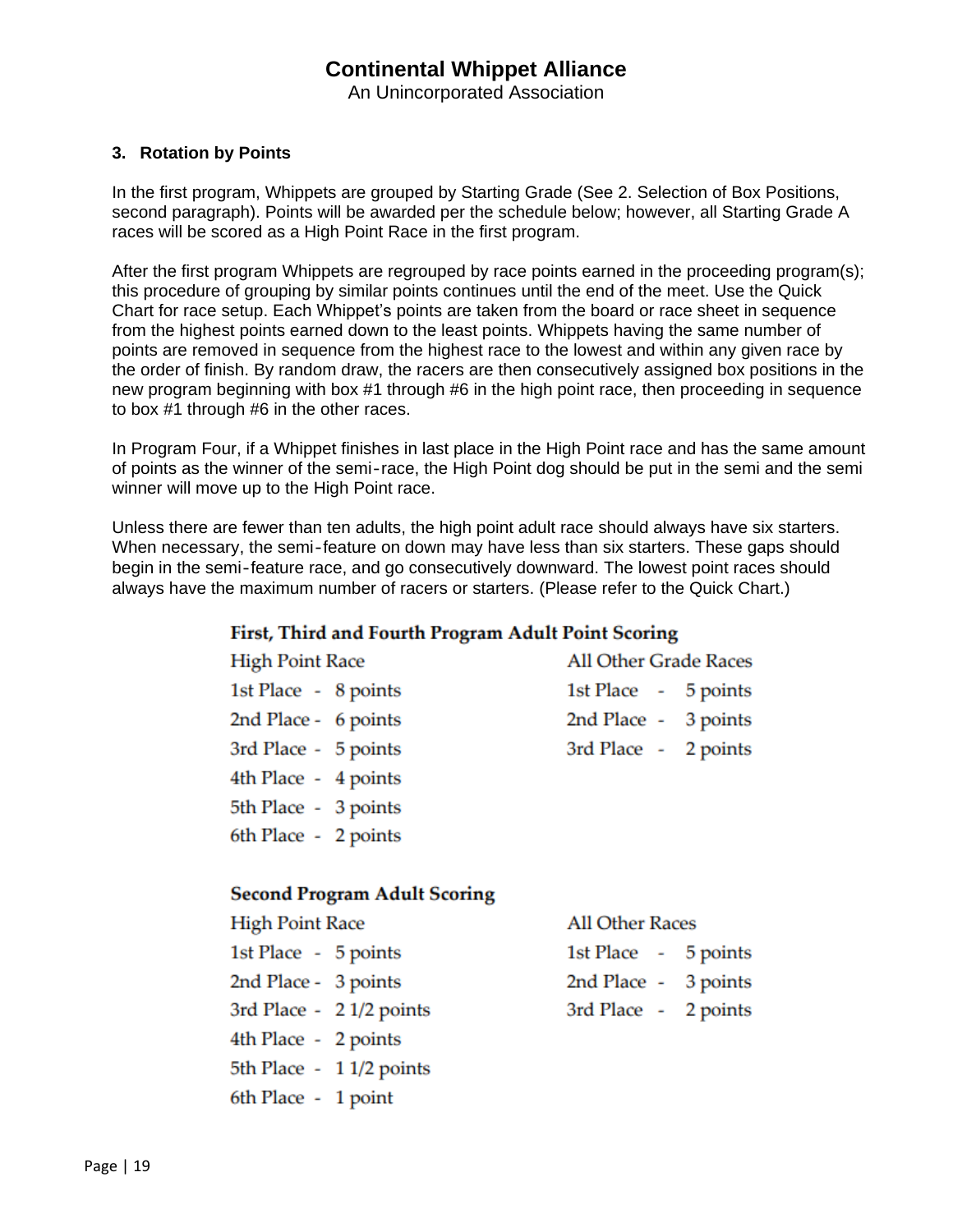An Unincorporated Association

In case of a tie, the points for the tied placements are added up and divided by the number of Whippets tying.

In order to be scored placement points in a race, a Whippet must cross the finish line on the race track in front of the judges.

#### <span id="page-19-0"></span>**D. Trophies and Prizes**

Determination and availability of trophies, rosettes and ribbons is at the discretion of the sponsoring Club/Group. Trophies shall be presented after the conformation competition.

# <span id="page-19-1"></span>**CHAPTER VII: Whippet Disqualifications Applying to CWA Events**

#### <span id="page-19-2"></span>**A. Disqualifications included in the AKC Standard for the Breed applying to the CWA Program are:**

- 1. Blue or wall eyes
- 2. Undershot jaw
- 3. Overshot jaw 1/4 inch or more
- 4. A Whippet male more than 22  $\frac{1}{2}$ , bitches more than 21  $\frac{1}{2}$ , males below 18  $\frac{1}{2}$  or bitches below 17 ½"
- 5. Coat other than short, close, smooth and firm in texture

#### <span id="page-19-3"></span>**B. Disqualifications covered by the CWA program are:**

- 1. Monorchid (a male with only one descended testicle); neutered monorchids are eligible with the exception of males entered in the puppy races. Monorchids are eligible to run in the puppy races only but do not qualify for the conformation competition.
- 2. AKC disqualifications (blindness, deafness, testicles). Both testicles must be of normal size in complete males.
- 3. Whippet bitches in heat or season.
- 4. A Whippet that shows positive evidence of sickness or abnormality, i.e. lameness that could be detrimental to the Whippet or other Whippet racers.
- 5. The use of any drug, steroid, stimulant or narcotic not prescribed by a veterinarian to treat a specific, medically verifiable condition. Whippets under the influence of any drug prescribed by a veterinarian for lameness.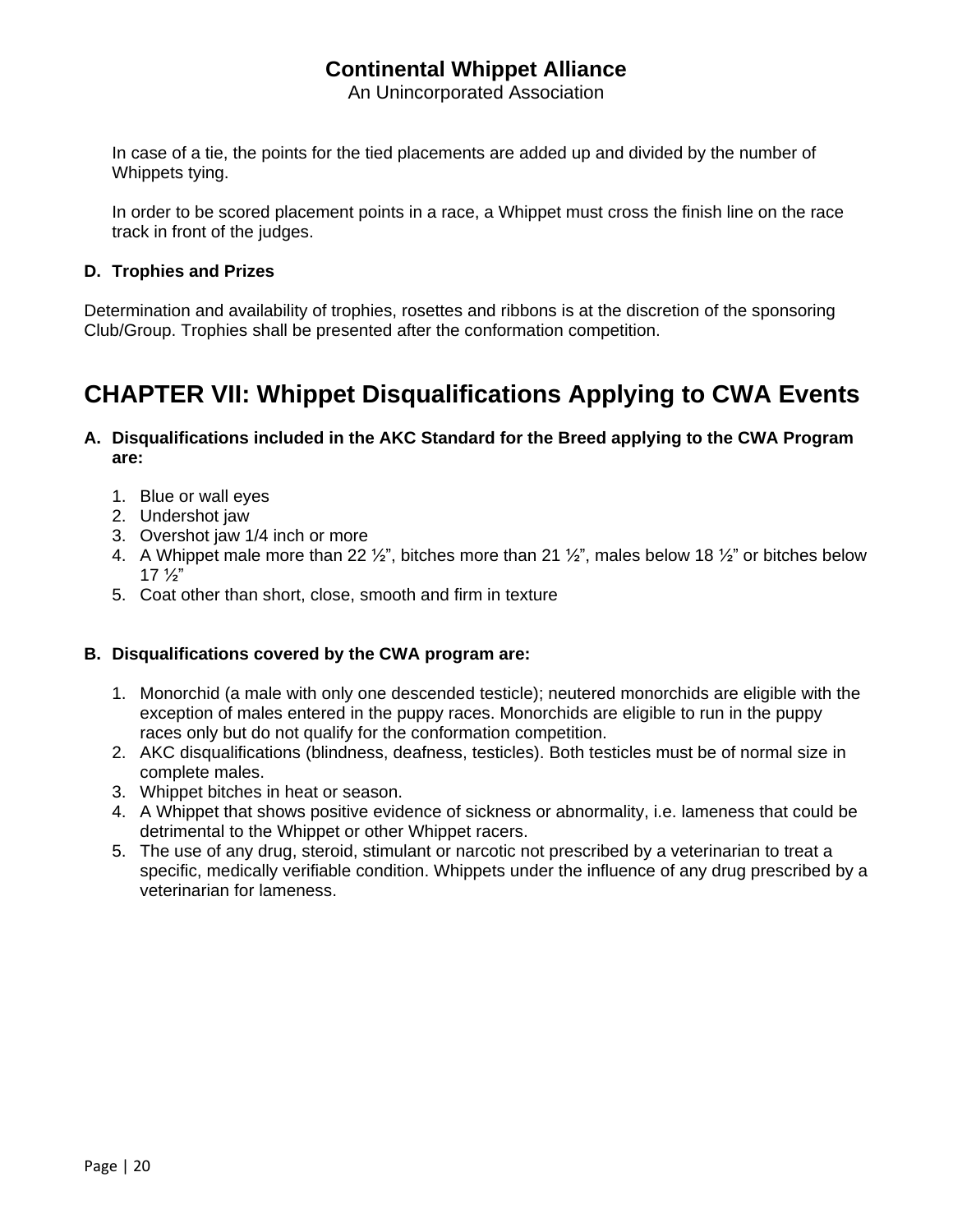An Unincorporated Association

# <span id="page-20-0"></span>**CHAPTER VIII: Barred From Racing**

#### <span id="page-20-1"></span>**The Race Secretary shall bar any Whippet from racing for the following reasons:**

- 1. Any Whippet possessing a disqualification applying to CWA Events (see Chapter VII ‐ Whippet Disqualifications Applying to CWA Events).
- 2. A male with only one testicle (neutered monorchids and cryptorchids are eligible) with the exception of males entered in the puppy races. NOTE that these dogs are NOT eligible to compete in the conformation competition.
- 3. A bitch which shows noticeable signs of being in season such as swelling, redness, or blood. She can be barred at any time during a meet when such signs are noticed.
- 4. A Whippet which shows obvious signs of sickness, lameness or injury.
- 5. Any Whippet which "Fouls" at schooling races can be barred temporarily from CWA Race Meets if the Race Secretary feels that the Whippet will "foul" at the Official Meet.
- 6. Whippets under the influence of any drug, stimulant or narcotic not prescribed by a veterinarian for a specified medical condition. Drug testing may only be ordered by the Board of Directors.
- 7. Whippets under the influence of any drug prescribed by a veterinarian for lameness.
- 8. Any Whippet without proper equipment, i.e. improper muzzle, faded race blankets, etc.
- 9. Any Whippet permanently disqualified for fouling (see Chapter IX).

# <span id="page-20-2"></span>**CHAPTER IX: Racing Disqualifications**

#### <span id="page-20-3"></span>**A. Initial Disqualification**

Any Whippet who is called for intentional interference by a majority of the appointed foul judges will be disqualified from all placements in the race in which the foul was committed. The Whippet causing the foul will not be allowed to race further during that race meet but all points accumulated prior to said foul are allowed for final point standings.

#### <span id="page-20-4"></span>**B. Permanent Disqualification**

Any puppy or adult Whippet disqualified twice in any one year will not be allowed to race further in that year. Should said puppy or adult Whippet with two disqualifications in one year be disqualified again in any subsequent year said Whippet will be permanently barred from future CWA meets.

## <span id="page-20-5"></span>**CHAPTER X: Dismissals**

#### **Whippets may be dismissed for the remainder of the race meet by the Race Secretary for the following reasons:**

1. Whippets whose handler or owner interferes with or takes unfair advantage of other dogs in a race. Care must be exercised by handlers not to interfere with other dogs especially when loading into the starting box and when retrieving dogs at the conclusion of the race. After loading the racer, the handler must step back from the box or go off the track. No handler may tease his racer with the lure or touch the lure or have a lure in his possession to tease his racer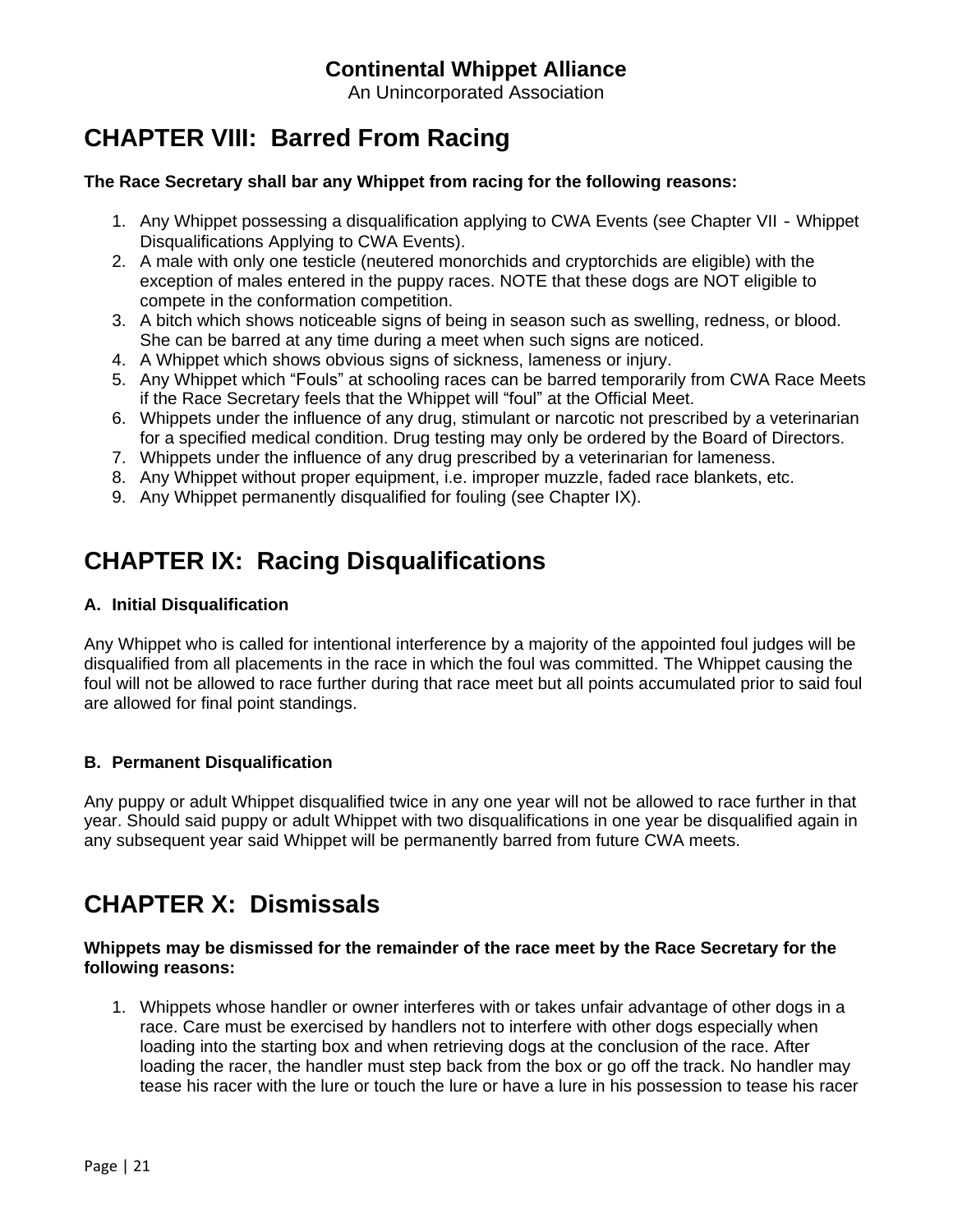An Unincorporated Association

at the starting box. Handlers shall not shout to their dogs at the starting box. These practices give unfair advantage or disadvantage to some racers.

- 2. Whippets whose handler or owner scratches a dog which is not injured or ill after the racers have been regrouped next program of racing.
- 3. An owner or handler who engages in gross misconduct (including but not limited to fighting, public intoxication) or other misconduct detrimental to the CWA, the Affiliated Club/Group or the sport of Whippet racing.
- 4. A Whippet whose muzzle comes off in two races.
- 5. A Whippet who does not finish two races in the same meet may be dismissed from further racing at that meet at the option of the Race Secretary.
- 6. The results of the meet should indicate any Whippets dismissed, the reason, and before which program.

# <span id="page-21-0"></span>**CHAPTER XI: Scratches**

An owner or handler may scratch his or her racer from the meet before the racers have been regrouped for the next program of racing. No racer may be scratched by its owner or handier after the racers have been regrouped for the next program of racing unless the racer becomes injured or ill.

Late scratches must be approved by the Race Secretary. Owners scratching a sound, healthy Whippet after racers are regrouped are subject to having all their Whippets dismissed from further competition. A Race Secretary may scratch a Whippet for the following reasons:

1. Any Whippet that appears lame, injured or ill.

2. Any Whippet which unduly delays racing such as by refusing to face forward in the starting box or which removes its muzzle in the starting box several times or which refuses to walk to the starting box.

3. Any Whippet left out of a race by neglect or oversight by the handler or owner.

4. The results of the meet should indicate any Whippets which were scratched and before which program.

# <span id="page-21-1"></span>**CHAPTER XII: Rerunning of a Race**

#### <span id="page-21-2"></span>**A. Reasons**

Races shall not be rerun unless there is no doubt that the outcome of a race was altered by unusual circumstances. A race shall be rerun only under the following circumstances:

- 1. If a racer catches or passes the lure or any part of the lure between the starting box and the finish line, it will be declared "No Race."
- 2. If the starting box fails to open properly giving any racer an unfair advantage. This decision must be made by the Box Operator and Race Secretary.
- 3. If a Whippet not entered in a race escapes and interferes with the racers. If the escaped Whippet does not interfere with the racers, the placings will stand and the race is not to be rerun. IF A SITUATION OCCURS WHICH PRESENTS A LIKELIHOOD OF INJURY TO A RACER, SUCH AS AN ESCAPED WHIPPET, THE LURE SHOULD BE STOPPED IMMEDIATELY AND THE HANDLERS ARE TO RETRIEVE THEIR WHIPPETS.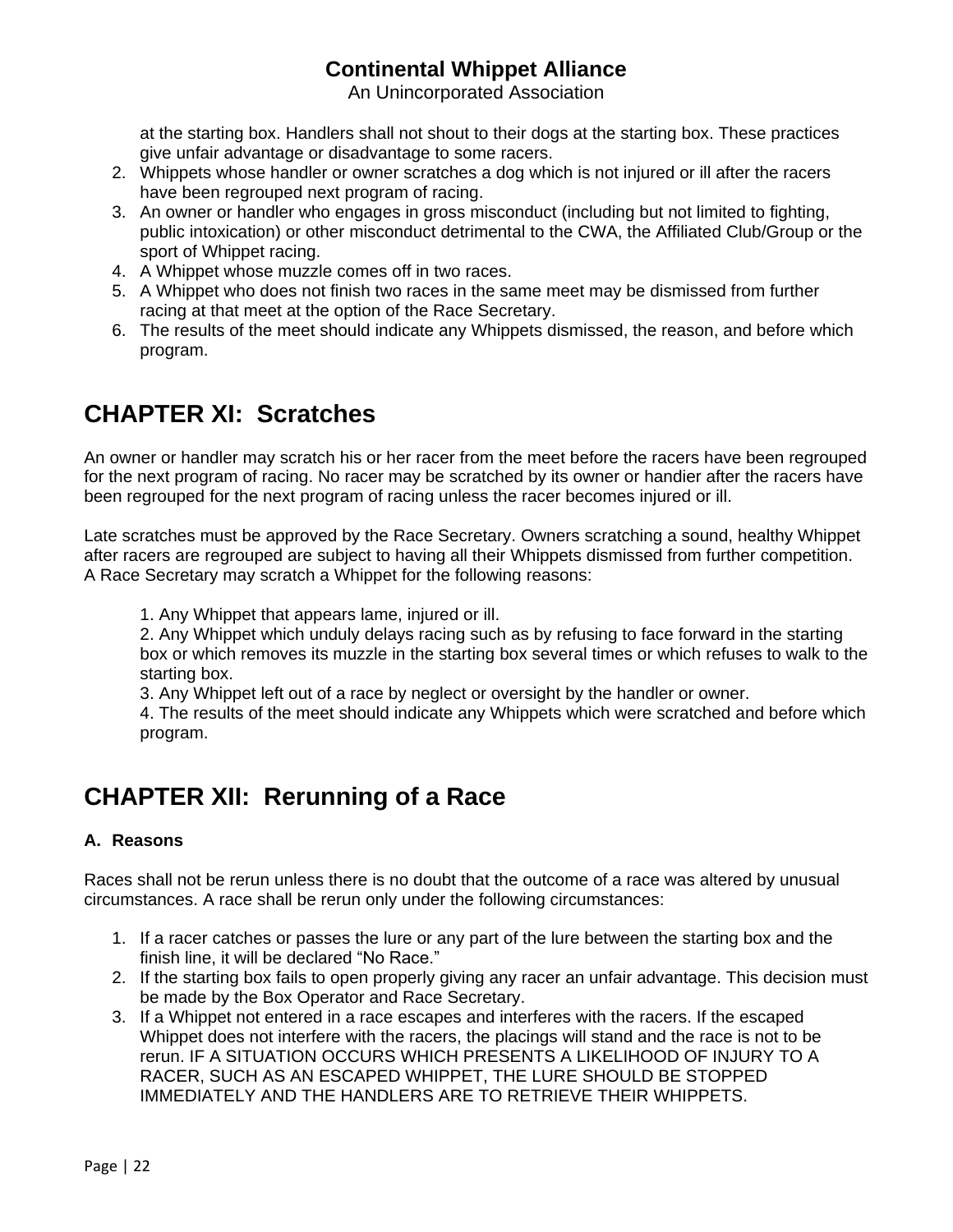An Unincorporated Association

- 4. On rare occasions where there is extreme interference involving several Whippets in a race.
- 5. At the discretion of the race committee, a race may be re-run if extenuating circumstances occur which affect the outcome of the race.

A race **will not** be rerun or a Whippet placed in a substitute race if a Whippet is left out of a program through human error on the part of racing officials. A race will not be rerun and dogs cannot be switched around within a program if they are accidentally run in the wrong race by a handler. If a Whippet is inadvertently substituted for by another Whippet in a race and misses its correct race, it cannot continue to run on that day. The dog that was accidentally put in a race can continue to compete in the same program but must run in its correct subsequent race. It is the Whippet owner or handler's responsibility to check the official score board to make certain his or her Whippets have been posted in a race and compete in the correct race.

#### <span id="page-22-0"></span>**B. Rest Period**

There shall be a rest period of at least 10 minutes prior to rerunning of a race; 20 minutes prior to the second rerunning of a race. The results of the meet shall indicate which races were rerun.

# <span id="page-22-1"></span>**CHAPTER XIII: Protests**

#### <span id="page-22-2"></span>**A. Protest Resolution**

- 1. Any participant in a CWA event has the right to lodge a claim of protest. Said participant must first contact the Race Secretary with the complaint. If the matter is not satisfactorily resolved, the participant may appeal to the President.
- 2. If a complaint cannot be resolved locally, the race participant may lodge a claim of protest to the President. A check for \$25.00, payable to the CWA, must accompany the complaint. he President will appoint a Protest Committee consisting of two impartial members of the Rules Committee and the President. The \$25 will be returned if the complaint is considered justifiable. All protests of a race meet must be resolved before Award of Excellence (ARX) points can be granted.

In the event of any dispute over the interpretation of these rules or any situation that is not covered by them, the decision of the President and Protest Committee will be final.

## <span id="page-22-3"></span>**CHAPTER XIV: Race Track and Equipment**

#### <span id="page-22-4"></span>**A. Race Track**

The race track shall be a straight, flat surface of a minimum of 150 yards to a maximum of 200 yards (preferred), plus an additional 50 yards past the finish line. The 50 yards after the finish line shall be unobstructed and not include the string pulley or any other obstruction. The track length should be published in the event flyer. The length of the track may be changed before the start of a program or race meet with the consent of the majority of the dog owners present for the race meet only for the concerns of safety. Changing the length of track during the race meet is discouraged. If the length of the track has to be adjusted between programs, it shall be documented in the results. The surface of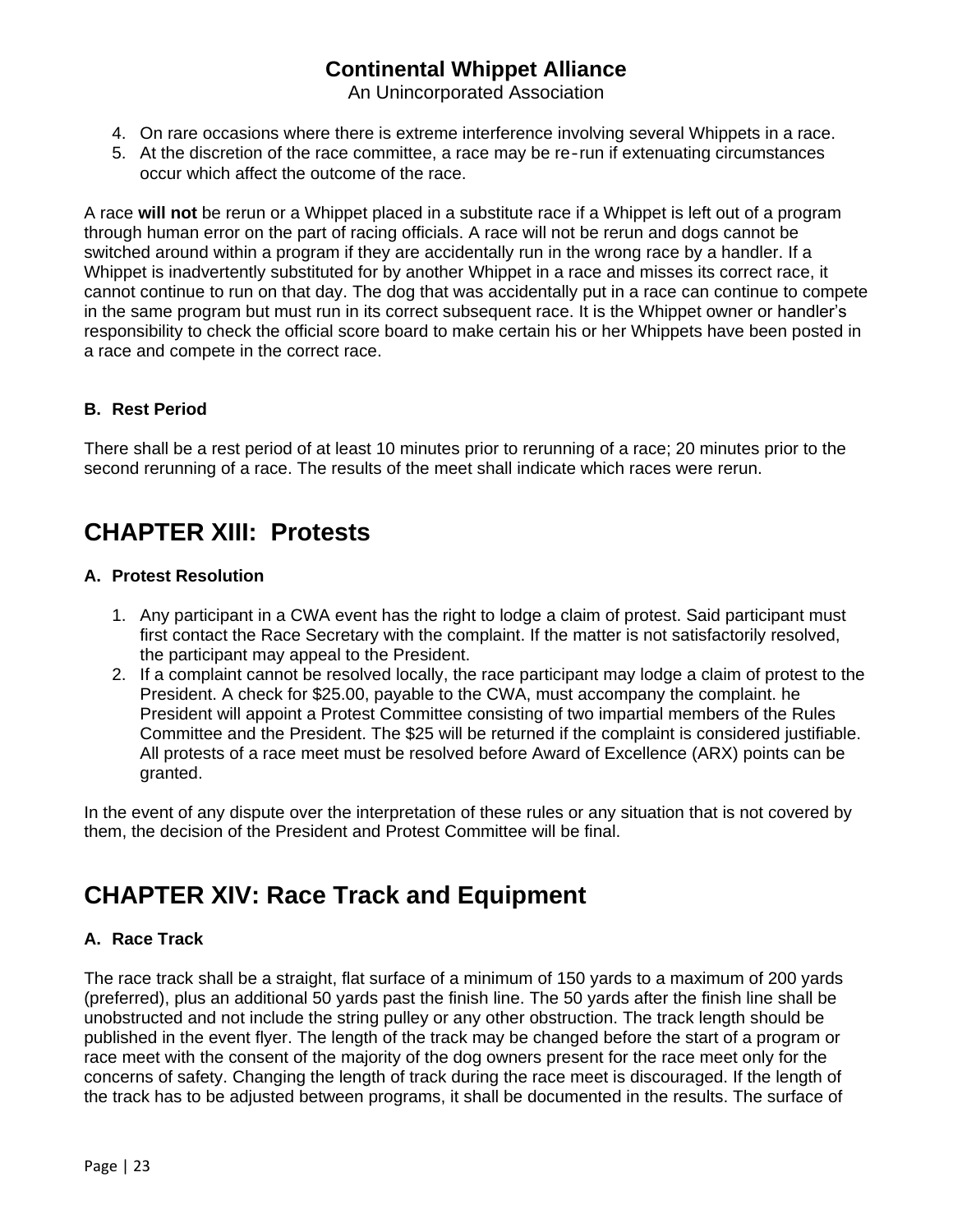An Unincorporated Association

the race track should be turf, sod, or soft dirt. The race track shall be 20 feet in width at the starting box, and 30 feet in width at the finish line. These are minimum widths, and wider tracks are preferred when possible, to allow the Whippets more freedom of stride and to reduce bodily contact. Where possible, rope and stake rails should be used to prevent spectators from entering onto the race track.

If, for unavoidable reasons, the location of a scheduled race meet must be changed, the race meet may proceed at the new location, provided the Whippet owners present are willing and there are a minimum of 10 adult Whippets starting.

#### <span id="page-23-0"></span>**B. Paddock, Scoreboard and Programs**

The paddock should be set in a centrally located area a short distance from the race track. The paddock boundaries should be marked and have sufficient room for blanketing of Whippets. The scoreboard should be in or nearby the paddock. The scoreboard and identifying nametags should be large enough so that owners and handlers may easily identify their box positions. The nametags shall display the registered name of the Whippet and any titles. Programs and score sheets should be available but are not mandatory.

#### <span id="page-23-1"></span>**C. Blankets**

Colors of race blankets must be pure. Numbers should be at least 4" tall and placed where they will be visible when viewed from the side. Blankets with faded colors shall not be allowed. The blankets and ties should allow the Whippet to run freely without interference. The blanket should cover the Whippet from the shoulder blade to just past the ribs. Ties may be of any type but velcro is preferred. Only the following colors and numbers shall be used:

| #1 | Red blanket, white number   | #4 | Green blanket, white number  |
|----|-----------------------------|----|------------------------------|
| #2 | Blue blanket, white number  | #5 | Black blanket, white number  |
| #3 | White blanket, black number | #6 | Yellow blanket, black number |

#### <span id="page-23-2"></span>**D. Muzzles**

All Whippets must wear muzzles while racing. Muzzles should be of a box type which allows full freedom for the Whippet to open its mouth while racing, but which prevents it from biting. Muzzles may be made of leather or plastic. Wire muzzles covered with a heavy rubber or plastic coating of the English type are permissible. Uncoated wire muzzles are not allowed. Muzzles with sharp corners or projections, or which display an obvious potential for injury, are prohibited. The use of blinders (blinkers), flaps attached to or a part of the muzzle that create a blind spot beside the dog wearing them, are prohibited. Muzzles shall be worn from the time the Whippet leaves the paddock for the starting box until the Whippet has been retrieved and is off the track. For safety reasons, any muzzle that allows a Whippet to grab the lure will not be allowed. If a Whippet loses its muzzle in two races, the dog may be dismissed from the meet.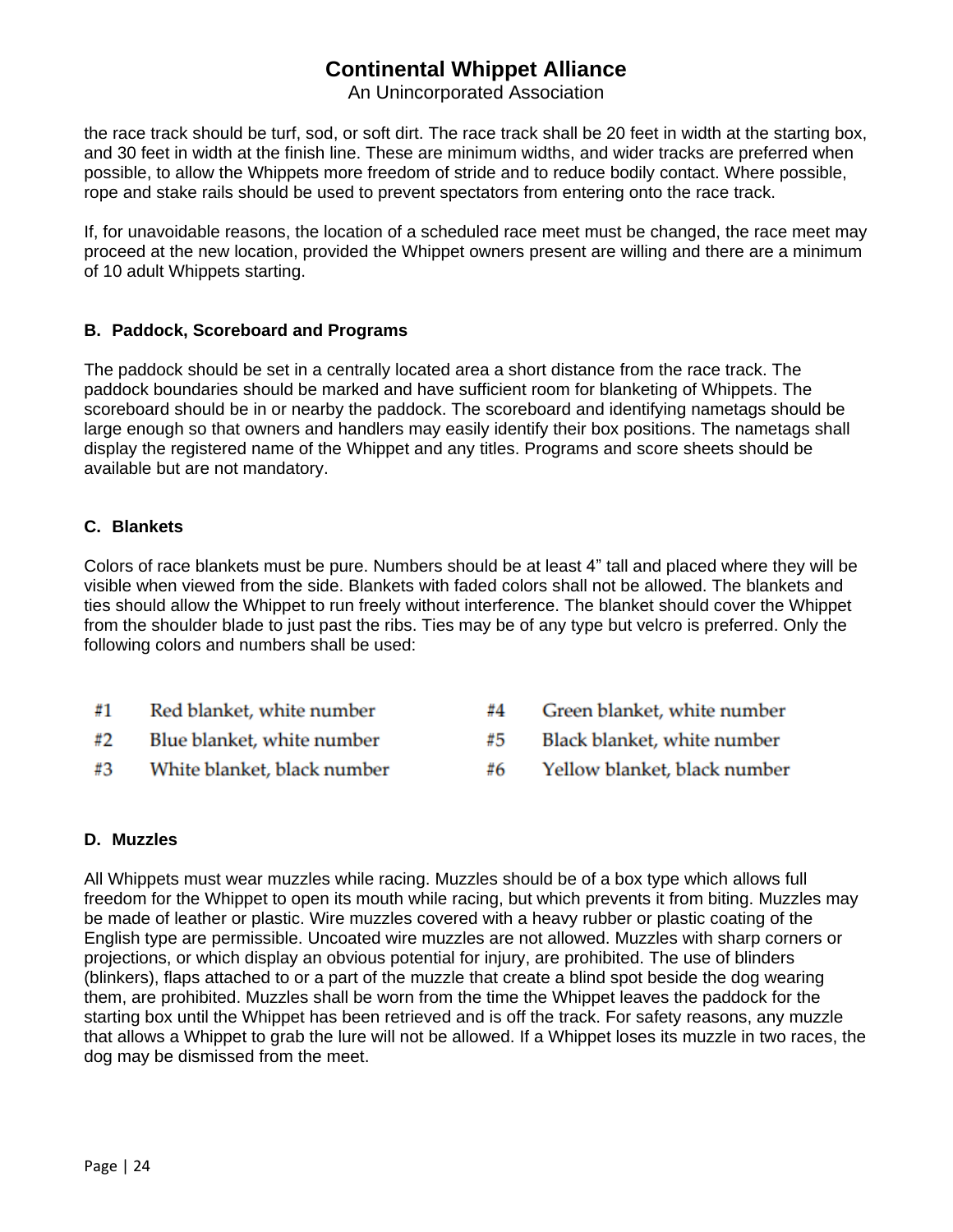An Unincorporated Association

#### <span id="page-24-0"></span>**E. Collars**

This section pertains only to dogs while on the race track as described in this Chapter. The only collars allowed are flat material (leather or nylon) with a plastic buckle snap or a well‐fitted martingale. No tags or other accessories are allowed other than a "D" ring as a part of the collar.

#### <span id="page-24-1"></span>**F. Lure and Lure Machine**

The lure machine shall be battery driven and capable of pulling a lure at a consistently smooth and steady pace 10 yards ahead of the racers. Advisable test speed for 200 yards is 8‐9 seconds. Back‐up batteries, lure and lure machine must be available. The lure shall contain or be accompanied by a predator call or squawker, such as those available from the National Greyhound Association. The lure shall be made of real or synthetic fur and shall be large enough to be sighted at all times, and travel a straight path. White rags or plastic bags may be part of the lure to improve its visibility or weight. The lure shall be replaced if it becomes dusty, muddy or takes on the same color as the race track.

#### <span id="page-24-2"></span>**G. Starting Box**

The starting box shall have six individual starting slots. The front gate shall cover all the starting slots, and lift up and over the Whippets when opening. The dogs shall be able to see the lure at the bottom one third of the front gate. The loading gates shall slide up to admit the Whippet and shall allow for a 2" space at the bottom so that it cannot crush the tail. The loading gates shall be numbered I through 6, from the left. The rear doors should be painted the same colors as the racing blankets, #1 red, #2 blue, etc. The floor of the starting box shall be covered with a nonskid material to prevent the Whippet's slipping when springing from the starting box. Starting boxes should be made of lightweight material and should be sturdy but portable.

#### <span id="page-24-3"></span>**H. Loudspeaker**

If possible, a loudspeaker or megaphone should be available to inform owners, handlers and spectators of all activities in connection with the event.

## <span id="page-24-4"></span>**CHAPTER XV: Conformation Competition**

#### <span id="page-24-5"></span>**A. Purpose**

In accordance with its Constitution, the objective of the CWA is to encourage the dual purpose Whippet, i.e. one that can excel in form as well as function. To accomplish this goal, at the conclusion of each CWA Race Meet, a conformation competition will be conducted to recognize beauty as well as racing performance.

At the option of the host club(s), the two conformation competitions for a Saturday‐Sunday doubleheader may be combined into one, which would be conducted at the conclusion of Sunday's CWA Race Meet.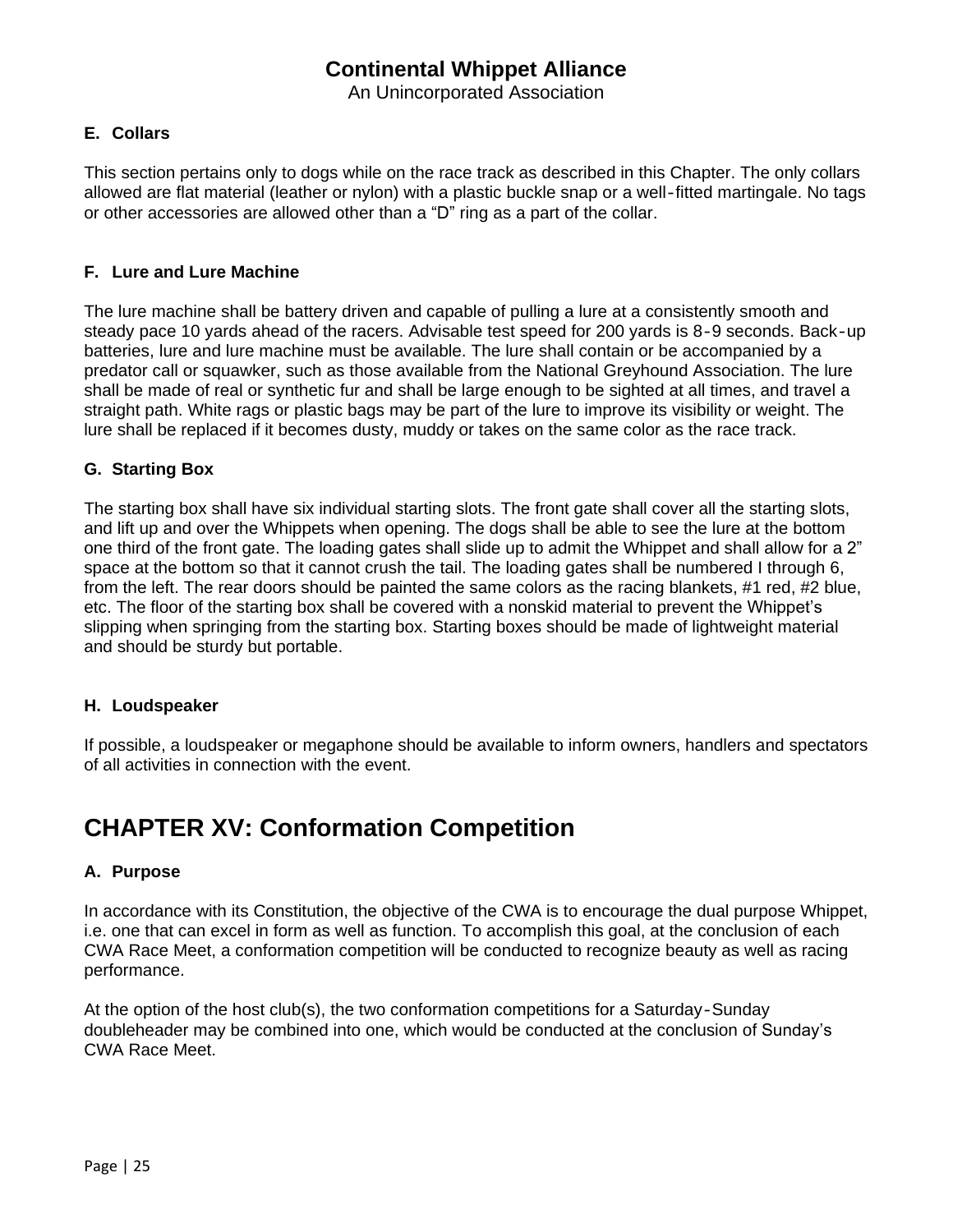An Unincorporated Association

#### <span id="page-25-0"></span>**B. Eligibility**

All Whippets who have completed the race meet, either as adults or as puppies, are eligible for the Conformation Competition. "Completed the race meet" is defined the same way as for the Title of Racing Proficiency, that is, the Whippet must run all four programs in true racing fashion. Whippets that do not finish the race in any program are not eligible for the Conformation Competition.

All Whippets will compete together as a group.

#### <span id="page-25-1"></span>**C. Conformation Judge**

When requesting the race meet, the Race Secretary will, if possible, name who will judge the conformation competition in conjunction with the race meet. The selected judge may be an active race participant, a Whippet fancier or knowledgeable person not active in racing. The person selected to judge must be in good standing with the AKC, AWC and CWA (but not necessarily a member). If the selected judge is unable to fulfill his or her assignment for any reason, the Race Secretary selects a substitute. At their discretion, conformation judges may judge their own dogs.

#### <span id="page-25-2"></span>**D. Location**

If possible, a roped off area of suitable size for examination and moving shall be provided by the AffiliatedClub/Group. If not, the race track area is sufficient.

#### <span id="page-25-3"></span>**E. Awards**

Following individual examination and movement of each Whippet, the judge shall select first, second, third and fourth place, regardless of sex. There is no best of opposite sex award. Once conformation placements are noted, the Race Secretary will determine the High Combined award based on lowest combined number calculated between the match placement and race meet placement. In the case of a tie, the race meet placement will govern. The High Combined Whippet must defeat at least one dog in both the race meet and match to be eligible for the High Combined award.

#### <span id="page-25-4"></span>**F. Results**

Publication in the CWA Newsletter of the complete registered name, race meet placement, i.e. Grade C, etc., of all participants together with first through fourth placements, name of judge and call name of Whippet awarded High Combined shall be included with the race results submitted by the Race Secretary.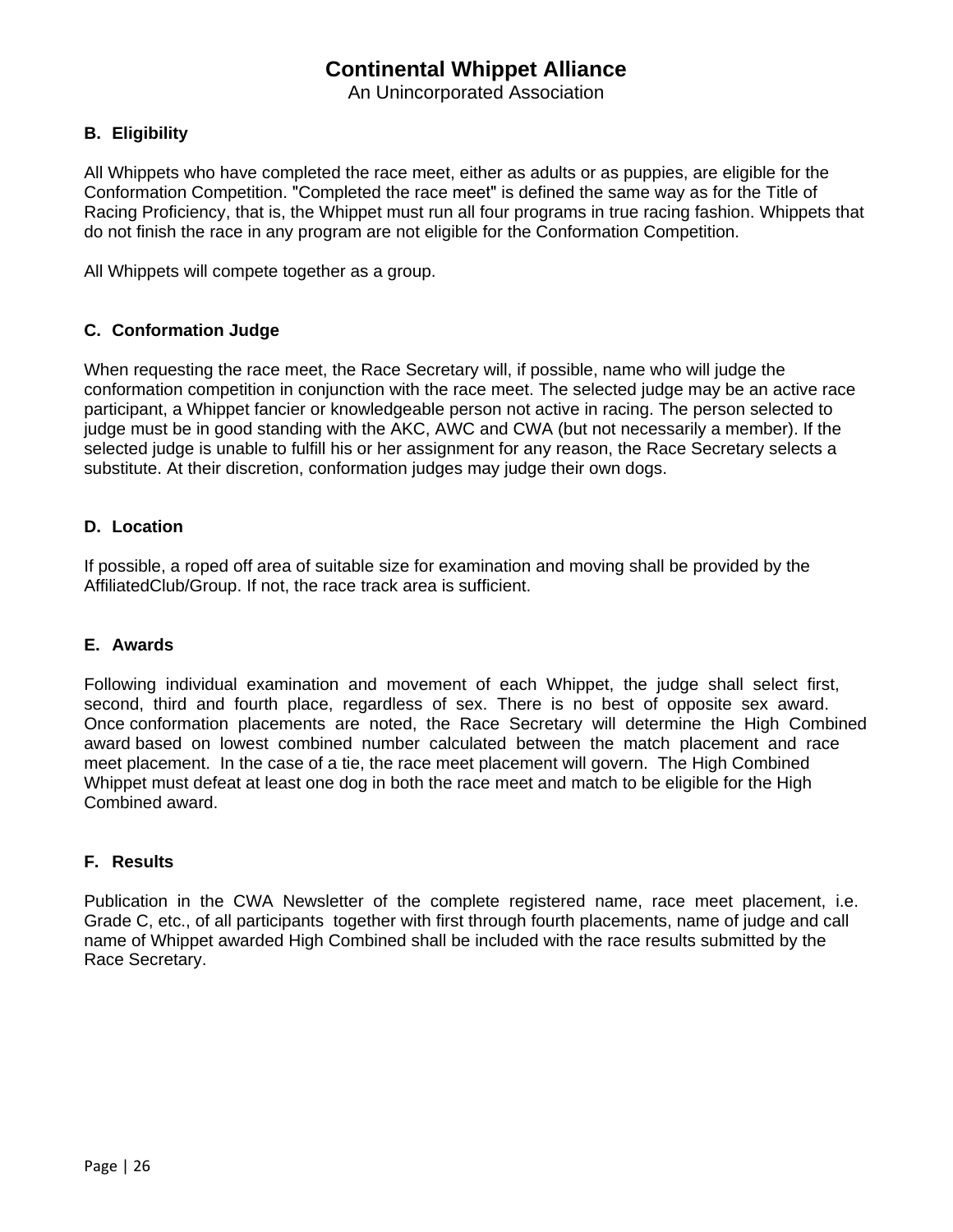An Unincorporated Association

# <span id="page-26-0"></span>**CHAPTER XVI: Titles**

#### <span id="page-26-1"></span>**A. Certificates**

Title award certificates are sent out in accordance with a documented process approved by the Board. The approved process is posted on the CWA website, and also in Line & Lure.

#### <span id="page-26-2"></span>**B. Definitions**

The CWA shall award nine titles to deserving Whippets: Title of Racing Proficiency (TRP); Performance Racer (PR); Award of Racing Excellence (ARX); National Award of Racing Excellence (NARX); Superior Racing Award (SRA); Dual Purpose Champion (DPC); and Dual Purpose Champion Excellent (DPCX); High Combined (HC); and High Combined Excellent (HCX).

#### <span id="page-26-3"></span>**C. General Qualifications**

For a whippet to qualify for any of the titles herein, the whippet must complete all the programs of the race meet. Whippets that Do Not Finish, Disqualify, or are Scratched shall not be given credit towards any titles.

#### <span id="page-26-4"></span>**D. Title of Racing Proficiency (TRP)**

This award is designed to recognize those Whippets who have demonstrated a basic level of proficiency in Whippet racing. Whippets competing in ten (10) adult CWA race meets, completing all heats in true racing fashion are eligible for the CWA Title of Racing Proficiency. Whippets that do not finish a race in any of the four programs are not considered to have completed all heats, and will not receive credit toward the TRP on that day.

#### <span id="page-26-5"></span>**E. Performance Racer (PR)**

This award is intended to identify and rank the overall career of the racing Whippet. This title is based on the number of accumulated race points a Whippet earns throughout his racing career. To achieve the PR, a whippet must earn fifty (50) race points. Any holder of the PR title who accumulates an additional one hundred (100) race points will earn another title and be known as a PR2. Further PR titles will be awarded after each additional one hundred (100) race points earned with the numeral being increased to reflect the number of titles earned. A whippet must complete the meet to qualify the points towards this title.

This title is continued during and after other titles are accumulated, as the purpose of this title is to reflect on the merit of the racing Whippet's entire career. Total race points will be recorded on the CWA website grading guide.

#### <span id="page-26-6"></span>**F. Award of Racing Excellence (ARX)**

This award is designed to recognize those Whippets that have demonstrated a high level of performance and speed in Whippet racing. Finishers, or whippets that finish, are those whippets that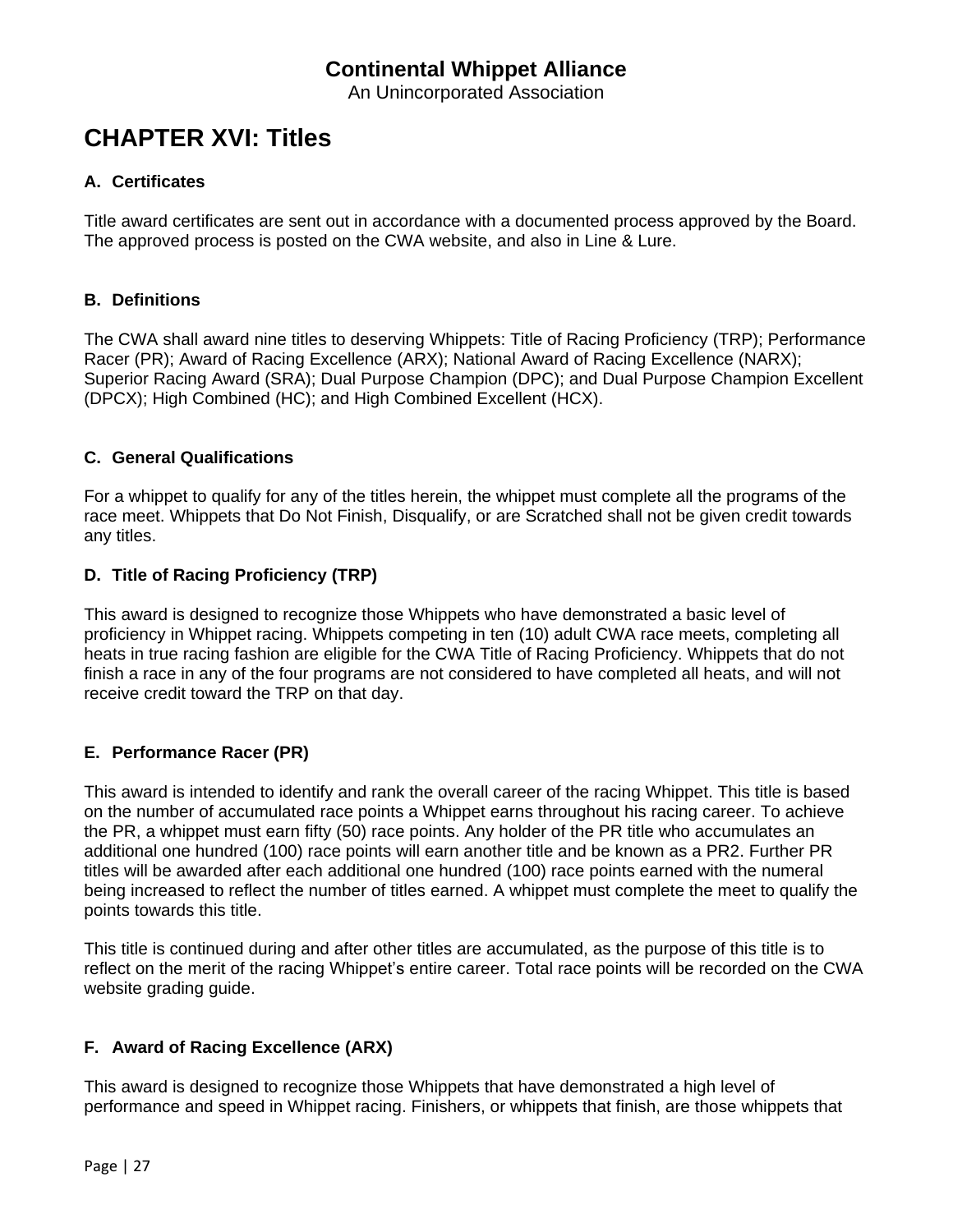An Unincorporated Association

complete all the programs of the race meet, per the Section B, General Qualifications. The CWA will honor these race Whippets competing in its race program by granting Award of Racing Excellence (ARX) points to the top finishers at each Race Meet. Once Whippets have earned the ARX title they can continue to compete at CWA meets, but do not accumulate additional points and the points shall go to the next highest scoring whippets that do not have ARX title (see "50 % rule" below).

To earn the CWA Award of Racing Excellence, a Whippet must earn 15 ARX points. **To qualify for ARX points, Whippets must place in the top 50% of adult finishers**, i.e. if 20 Whippets finish all four programs, Whippets must place in top ten finishers to qualify for ARX points. When an odd number of dogs finish, round up to the next even placement, i.e. if 21 Whippets finish all four programs, Whippets must place in top eleven finishers to qualify for ARX points.

"Finishers" is defined as "dogs completing the meet." Scratched placements are not counted in the standings for the purposes of awarding ARX points. So, for example, if a dog is scratched after the third program but has accumulated enough meet points to finish in the top 50% of the meet, it is removed from the top 50% group and the dogs finishing behind it are moved up a place in the standings.

All dogs who tie into the top 50%, either via a straight tie or by rounding up, are eligible for ARX points.

When a tie occurs among finishers that qualify for ARX points the points shall be divided per the following: ARX score points are added together for each tied whippet and divided evenly by the number of tied dogs; when a tie occurs among finishers that qualify for the lowest set of ARX point(s), the point(s) will be divided evenly among the tied whippets. For example for a 30 hound race meet 5, 3 and then 1 points are awarded for highest, 2nd highest and 3rd highest whippets without an ARX title. There are two hounds that tie for the highest point and there are two more hounds tied for the next set of points. The top two hounds get 4 points each  $(5+3)/2$  and the next two hounds each get  $\frac{1}{2}$  point each.

Points shall be awarded to non‐ARX titled Whippets according to the following point schedule: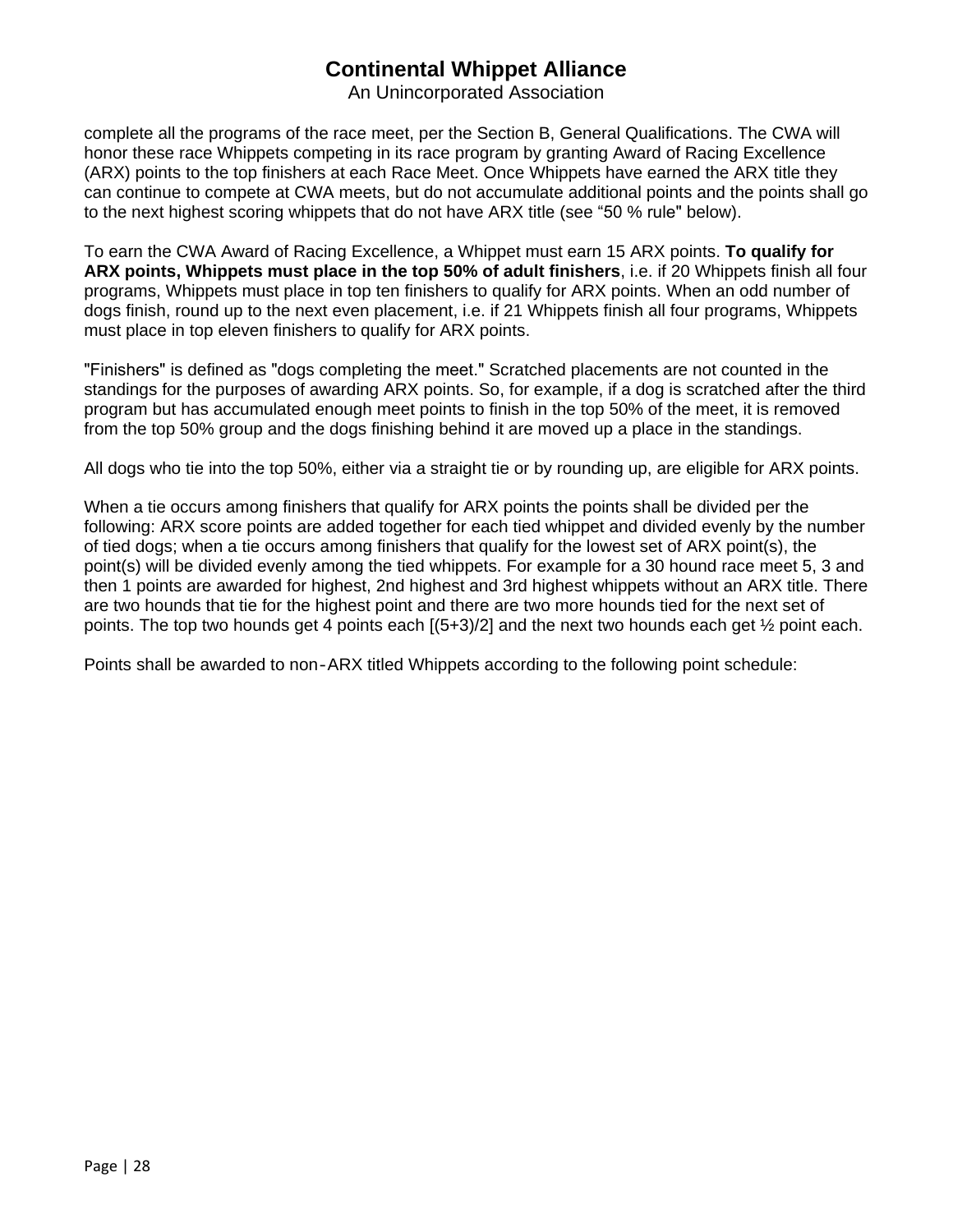An Unincorporated Association

| 10 to 19 Adult Starters       | 3 points High Score     |
|-------------------------------|-------------------------|
|                               | 1 points 2nd High Score |
| 20 to 29 Adult Starters       | 4 points High Score     |
|                               | 2 points 2nd High Score |
| 30 to 39 Adult Starters       | 5 points High Score     |
|                               | 3 points 2nd High Score |
|                               | 1 points 3rd High Score |
| 40 to 49 Adult Starters       | 6 points High Score     |
|                               | 4 points 2nd High Score |
|                               | 2 points 3rd High Score |
| 50 to 59 Adult Starters       | 6 points High Score     |
|                               | 4 points 2nd High Score |
|                               | 2 points 3rd High Score |
|                               | 1 point 4th High Score  |
| <b>Over 60 Adult Starters</b> | 7 points High Score     |
|                               | 5 points 2nd High Score |
|                               | 3 points 3rd High Score |
|                               | 1 point 4th High Score  |
| <b>Over 70 Adult Starters</b> | 8 points High Score     |
|                               | 6 points 2nd High Score |
|                               | 4 points 3rd High Score |
|                               | 2 point 4th High Score  |

#### <span id="page-28-0"></span>G. **National Award of Racing Excellence (NARX**)

National Award of Racing Excellence (NARX) points are cumulative and are calculated by applying the standard ARX point scale to the top finishers at CWA race meets. Finishers, or whippets that finish, are those whippets that complete all the programs of the race meet, per the Section B, General Qualifications. Ties for NARX points are calculated in the same manner as ARX points. A Whippet that has been disqualified, did not finish a race or scratched from a race does not qualify for the points towards this title. The Whippet must complete the race meet. NARX points do not "drop down" to whippets that do not have the title. A NARX title will be awarded for every 15 NARX point increment up to 74 (NARX4) points:

| <b>NARX</b>       | 15-29 NARX points |
|-------------------|-------------------|
| NARX <sub>2</sub> | 30-44 NARX points |
| NARX <sub>3</sub> | 45-59 NARX points |
| NARX <sub>4</sub> | 60-74 NARX points |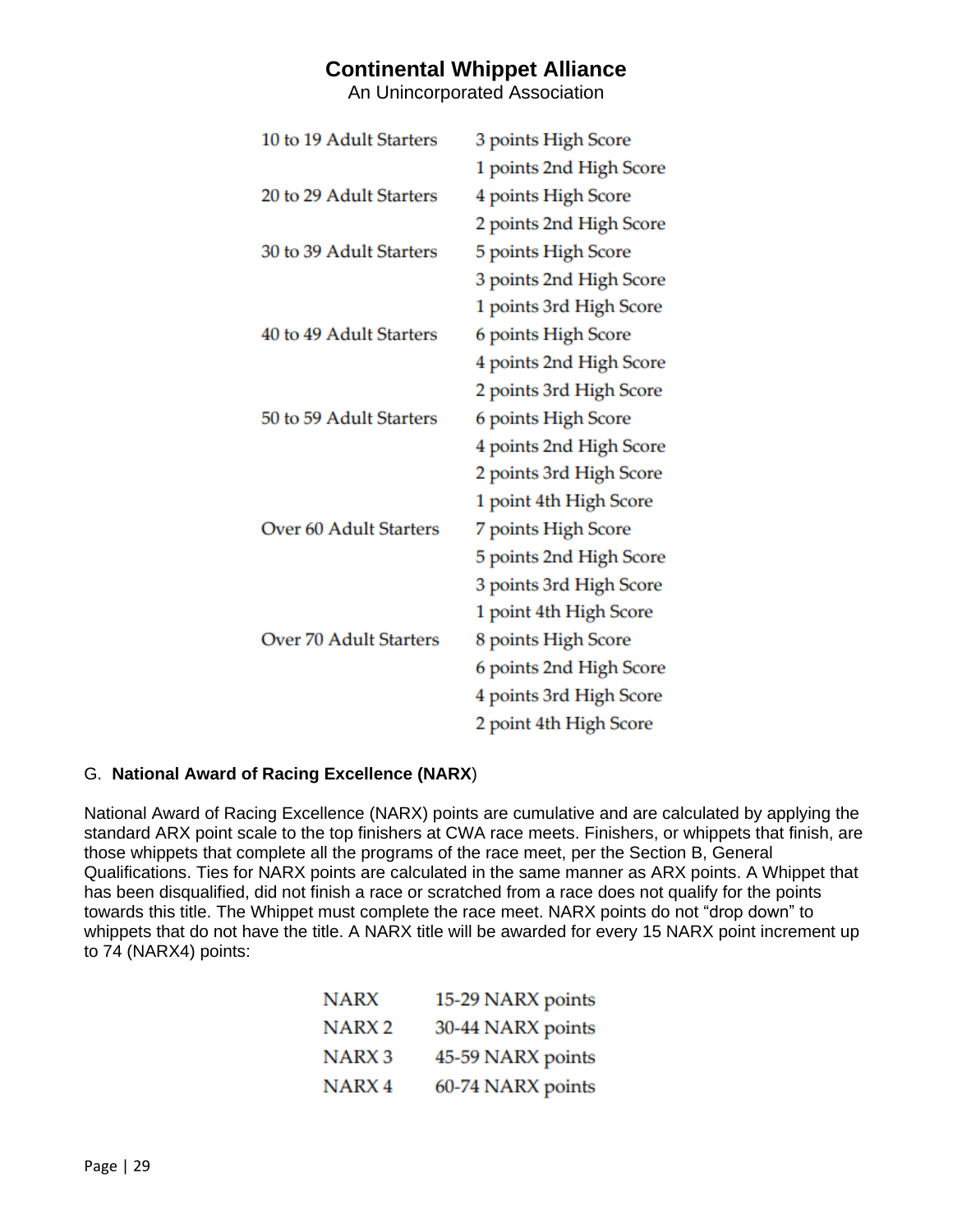An Unincorporated Association

#### <span id="page-29-0"></span>**H. Superior Racing Award (SRA)**

This award will be granted to Whippets with 75 total NARX points and graduate to the next level after each 75 NARX point increment:

> SRA 75-149 NARX points SRA 2 150-224 NARX points SRA 3 225-299 NARX points SRA 4 300+ NARX points

#### <span id="page-29-1"></span>**I. Dual Purpose Championship (DPC)**

This award is designed to recognize those Whippets who have achieved the proficiency level of racing, plus achieved recognition in conformation competition. Whippets earning the Title of Racing Proficiency are eligible to earn the CWA Dual Purpose Championship if they also accomplish one of the following:

- 1. Earn an AKC or CKC bench championship.
- 2. Earn five (5) legs in CWA conformation competitions. Legs are earned by the highest nonchampion/non‐DPC in the placements that has defeated another dog in the conformation competition. If all the match placements on a given day are earned by champion/DPC whippets, then no DPC legs will be awarded.

Dual Purpose Champions and AKC/CKC champions may compete in CWA conformation competitions and may win 1st through 4th place, however, credit toward the DPC will go to the next highest placing non‐DPC/DPCX/AKC/CKC champion Whippet that has defeated another dog in the conformation competition.

#### <span id="page-29-2"></span>**J. Dual Purpose Championship Excellent (DPCX)**

This award is designed to recognize those unique Whippets who have achieved a high level of performance and speed plus received recognition in conformation competition. This is the highest level of CWA award and represents the goal of the CWA Program. Whippets earning the Award of Racing Excellence (ARX) are eligible to earn the CWA Dual Purpose Championship Excellent (DPCX) by the same qualifications as the Dual Purpose Champion (DPC) with the exception that they must earn the title of Award of Racing Excellence (ARX) plus the qualifying conditions of the conformation requirements as stated above.

Dual Purpose Champion Excellent and AKC/CKC champions may compete in CWA conformation competitions and may win 1st through 4th place, however, credit toward the DPC will go to the next highest placing non‐DPC/DPCX/AKC/CKC champion Whippet.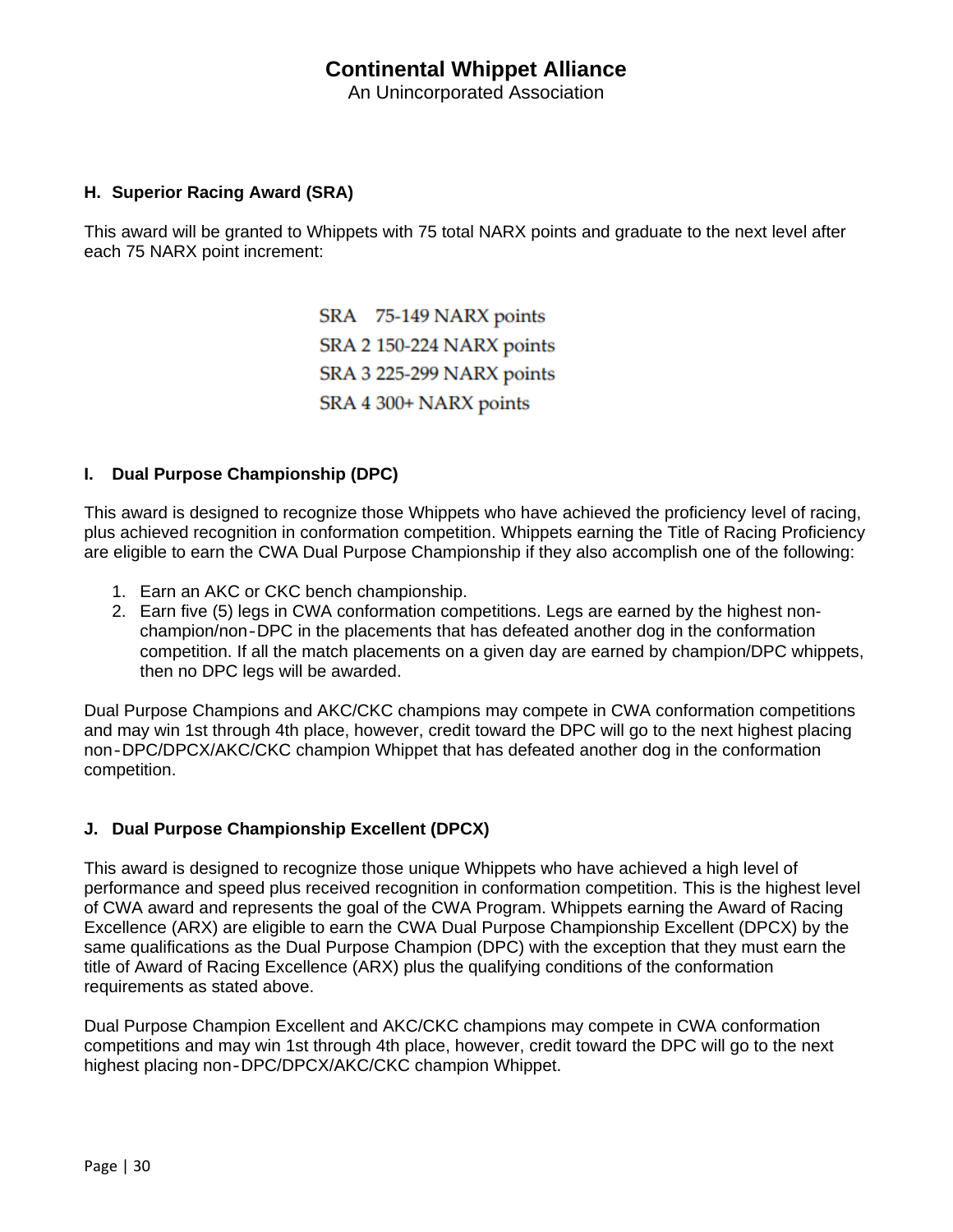An Unincorporated Association

#### <span id="page-30-0"></span>**K. High Combined (HC)**

This award is designed to recognize Whippets that have consistently achieved High Combined awards based on their combined conformation and performance placements. A Whippet receiving five High Combined awards will earn the award of High Combined (HC). Whippets can also earn further High Combined Awards (High Combined Excellent, as described in the next section) as awards are accumulated past five.

Once conformation placements are noted, the Race Secretary will determine the High Combined award based on the combined number calculated by adding the match placement and race meet placement. In the event of a tie, the Whippet with the higher race meet placement will be declared the winner. The High Combined Whippet must defeat at least one dog in both the race meet and match to be eligible for the High Combined award.

Only Whippets from the Adult program are eligibile. Neither puppies, nor any dogs running only in special programs (e.g., Legends or any other non-regular program) are eligible.

#### <span id="page-30-1"></span>**L. High Combined (HCX)**

The award of High Combined Excellent (HCX) will be granted to Whippets who have received ten High Combined awards and will graduate to the next level after each additional five High Combined awards.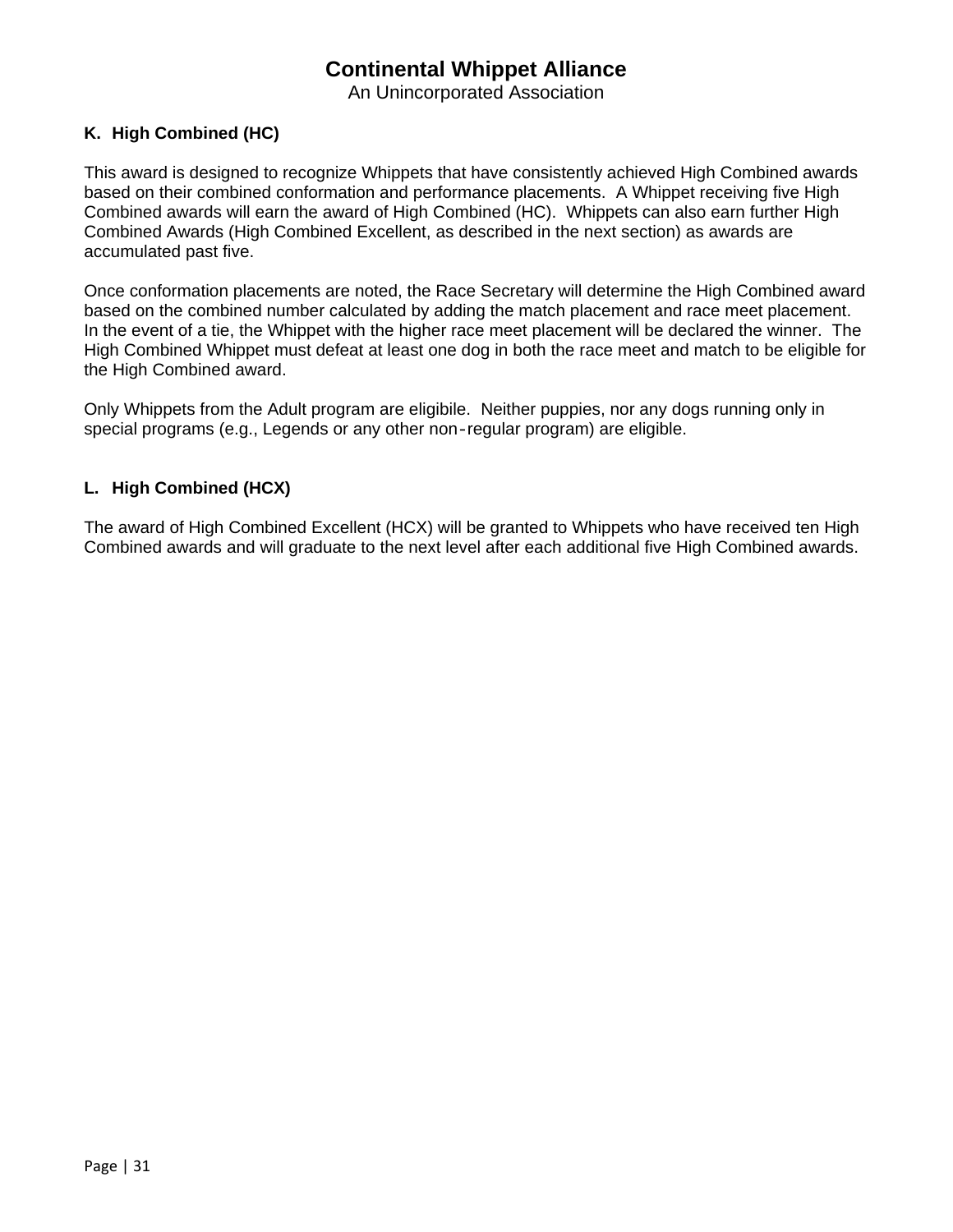## **INDEX**

| Age                                     |  |
|-----------------------------------------|--|
|                                         |  |
|                                         |  |
|                                         |  |
|                                         |  |
|                                         |  |
| Award of Racing Excellence (ARX) 29     |  |
| <b>Awards</b>                           |  |
|                                         |  |
| Barred From Racing  22                  |  |
|                                         |  |
| <b>Board of Directors</b>               |  |
|                                         |  |
|                                         |  |
| <b>Box Positions</b>                    |  |
|                                         |  |
|                                         |  |
|                                         |  |
|                                         |  |
|                                         |  |
|                                         |  |
| competitive bench championship 6        |  |
| complaint, protest, rule interpretation |  |
|                                         |  |
|                                         |  |
|                                         |  |
|                                         |  |
| Conformation Judge 28                   |  |
| CWA Registration Form 8                 |  |
| CWA Registration Number  8              |  |
| <b>Definitions</b>                      |  |
|                                         |  |
|                                         |  |
| disqualification                        |  |
|                                         |  |
|                                         |  |
|                                         |  |
|                                         |  |
|                                         |  |
|                                         |  |
|                                         |  |
|                                         |  |
|                                         |  |
|                                         |  |

| <b>DNF</b>                                 |  |
|--------------------------------------------|--|
|                                            |  |
|                                            |  |
|                                            |  |
| Dual Purpose Championship (DPC)  32        |  |
| <b>Dual Purpose Championship Excellent</b> |  |
|                                            |  |
| <b>Eligibility</b>                         |  |
|                                            |  |
|                                            |  |
|                                            |  |
|                                            |  |
|                                            |  |
|                                            |  |
| event                                      |  |
|                                            |  |
| Event                                      |  |
|                                            |  |
|                                            |  |
|                                            |  |
|                                            |  |
|                                            |  |
|                                            |  |
|                                            |  |
|                                            |  |
|                                            |  |
| final standings                            |  |
|                                            |  |
| First time entered (FTE)                   |  |
|                                            |  |
|                                            |  |
| foul judge                                 |  |
|                                            |  |
| Foul Judge                                 |  |
|                                            |  |
|                                            |  |
| four-generation pedigree  7                |  |
| FTE (First Time Entered) 18                |  |
|                                            |  |
| <b>Grading System</b>                      |  |
|                                            |  |
|                                            |  |
|                                            |  |
|                                            |  |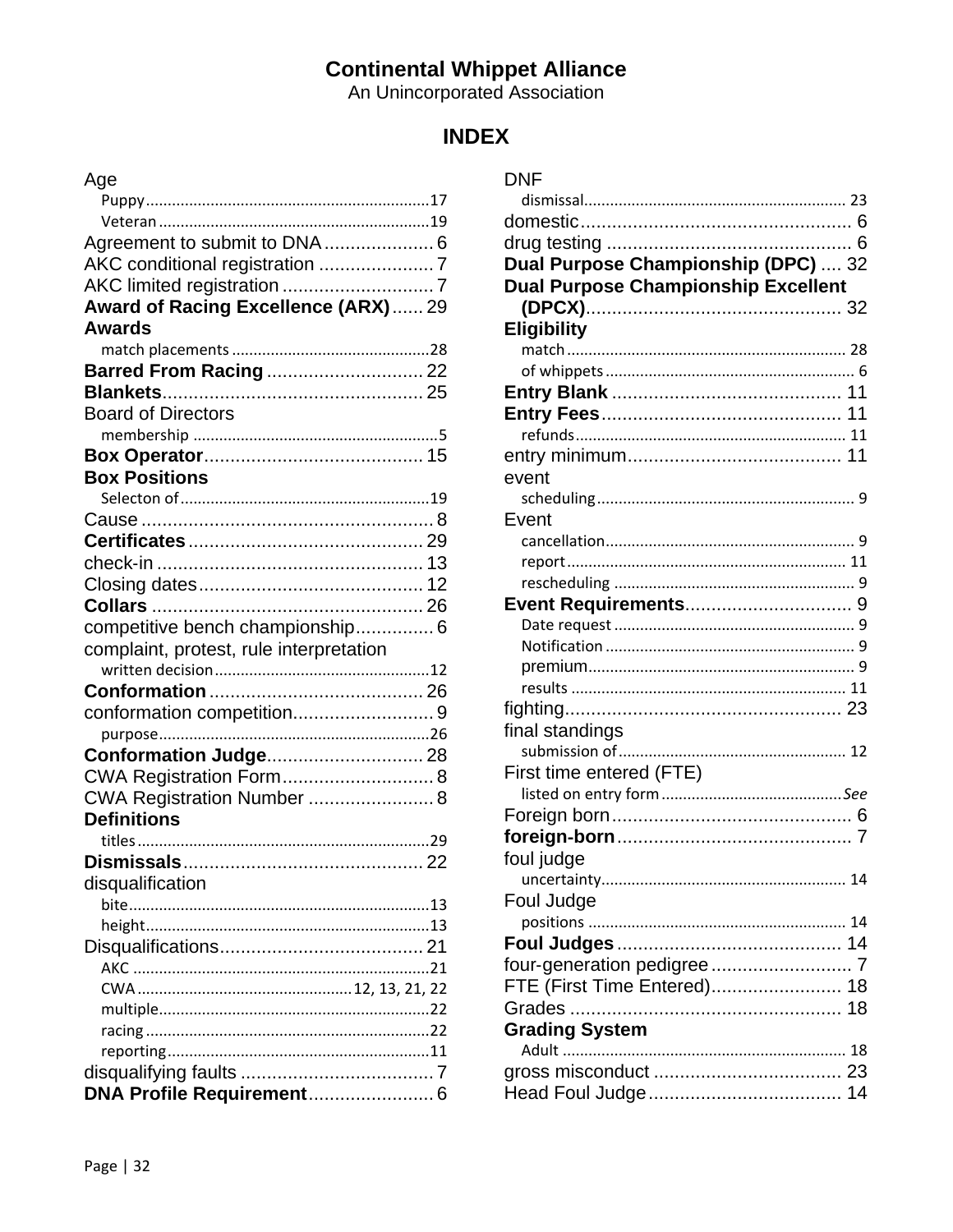An Unincorporated Association

| High Combined (HC) 33                      |
|--------------------------------------------|
| High Combined (HCX)  33                    |
|                                            |
|                                            |
|                                            |
|                                            |
|                                            |
|                                            |
| Inspection Committee  12                   |
| intentional interference  14               |
| interference                               |
|                                            |
|                                            |
| Location                                   |
|                                            |
|                                            |
|                                            |
| lure                                       |
|                                            |
| Lure and Lure Machine  26                  |
|                                            |
|                                            |
|                                            |
| muzzle                                     |
|                                            |
|                                            |
|                                            |
|                                            |
| <b>National Award of Racing Excellence</b> |
|                                            |
|                                            |
|                                            |
|                                            |
| <b>Officers</b>                            |
| 5<br><b>CWA</b>                            |
|                                            |
| Organization                               |
|                                            |
| Other eligibility requirements7            |
| Owner's responsibility                     |
|                                            |
|                                            |
| Paddock, Scoreboard and Programs 25        |
| pedigree                                   |
|                                            |
| Pedigree                                   |
| per capita fees                            |

| Performance Racer (PR) 29       |
|---------------------------------|
| Permanent Disqualification  22  |
|                                 |
|                                 |
| President                       |
|                                 |
|                                 |
|                                 |
|                                 |
|                                 |
|                                 |
|                                 |
| <b>Puppy Scoring System  17</b> |
| <b>Purpose</b>                  |
|                                 |
| Quick Race Set-Up Chart 20      |
|                                 |
| <b>Race Meet</b>                |
|                                 |
|                                 |
|                                 |
|                                 |
|                                 |
| Registrar                       |
|                                 |
|                                 |
|                                 |
|                                 |
|                                 |
|                                 |
| <b>Registration Number</b>      |
|                                 |
|                                 |
|                                 |
| <b>Rest Period</b>              |
|                                 |
|                                 |
|                                 |
|                                 |
| Risk and Responsibility 11      |
|                                 |
|                                 |
|                                 |
|                                 |
| Secretary                       |
|                                 |
|                                 |
|                                 |